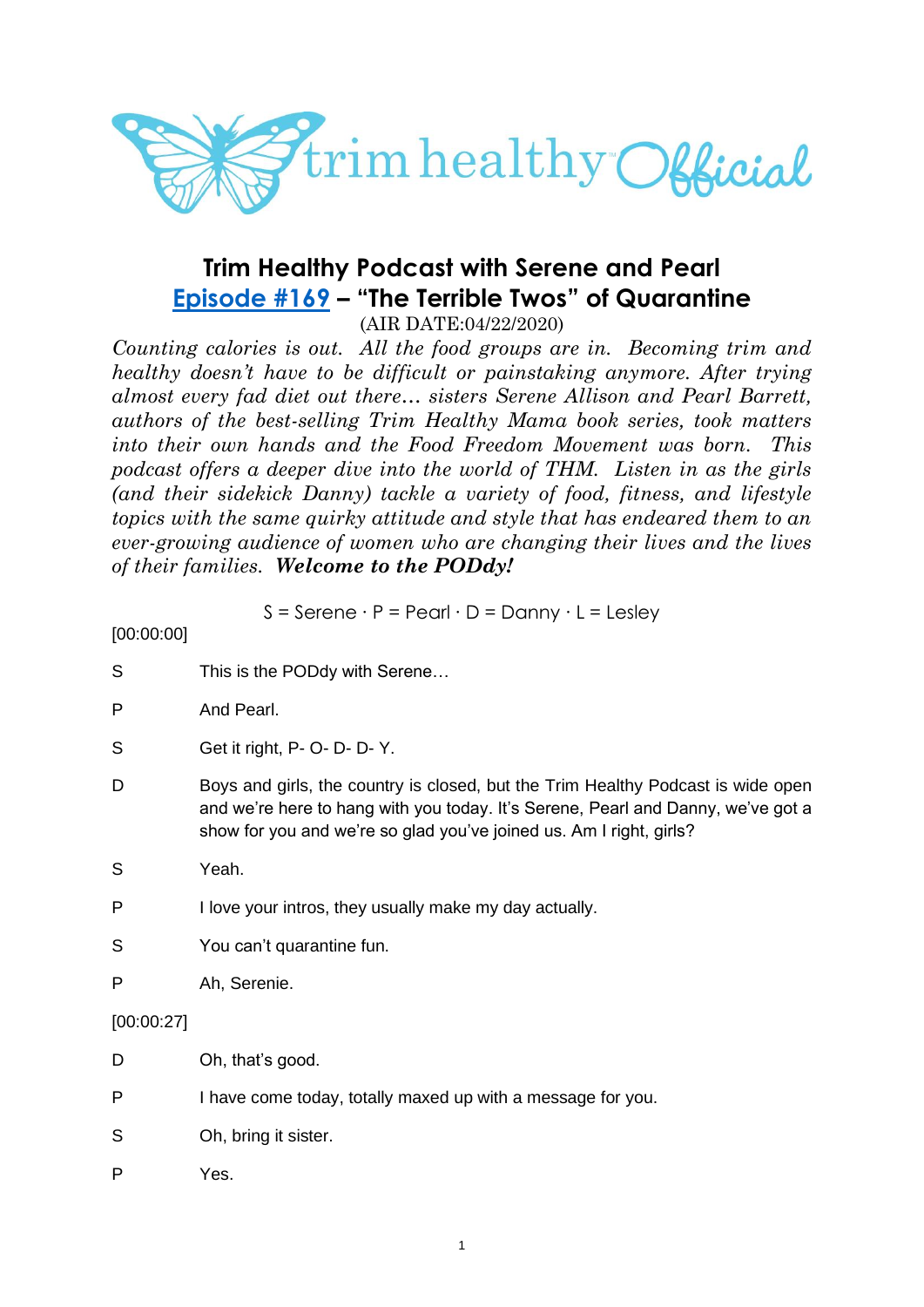- S She's maxed out with the vibe of life too, look she's wearing a Tie-dyed bright magenta pink long dress to the floor, it's flowing and cascading off the coach where she's sitting.
- D It's very nice.
- P No, Tie-Dye Mary, our neighbor, made this dress for me.
- S Yes, yes I know, it's one of her art pieces, it's awesome.
- P She listens to this PODdy too. Hey, oh my goodness, so, you know, the world is quarantined and it happens that people want to eat at home. I've been going through this myself, right, I've been on the Trim Healthy Mama groups and I see it, it is a thing that, I don't know, it's not necessarily for me. It wasn't stress eating, because I don't really feel stressed about this, even though we're now going through some challenges with the business and, you know, we can't make this or that, because this county's not letting us have that ingredient, but that's all just life, a lot of people have it so much harder than us.I don't feel like, you know, like you said, Serene, on a recent PODdy, my life hasn't changed too drastically, but for a lot of you it has.
- S I still don't have toilet paper.
- P Serene, still no toilet paper.
- S I had to order some for a \$100 off of Amazon.
- D Not worth it.
- S And we paid \$24 in shipping, so it gets here in a month.
- P That's price cutting right there. But you don't have it yet?
- S No.
- P Still walk of shame with the cloth?
- S Mmmm, yes…
- P That's gross.

## [00:01:53]

- S Mmm.
- P That's gross, I did, I just got a picture in my head and I'm trying to push it out.
- S Continue, we don't want the picture, continue.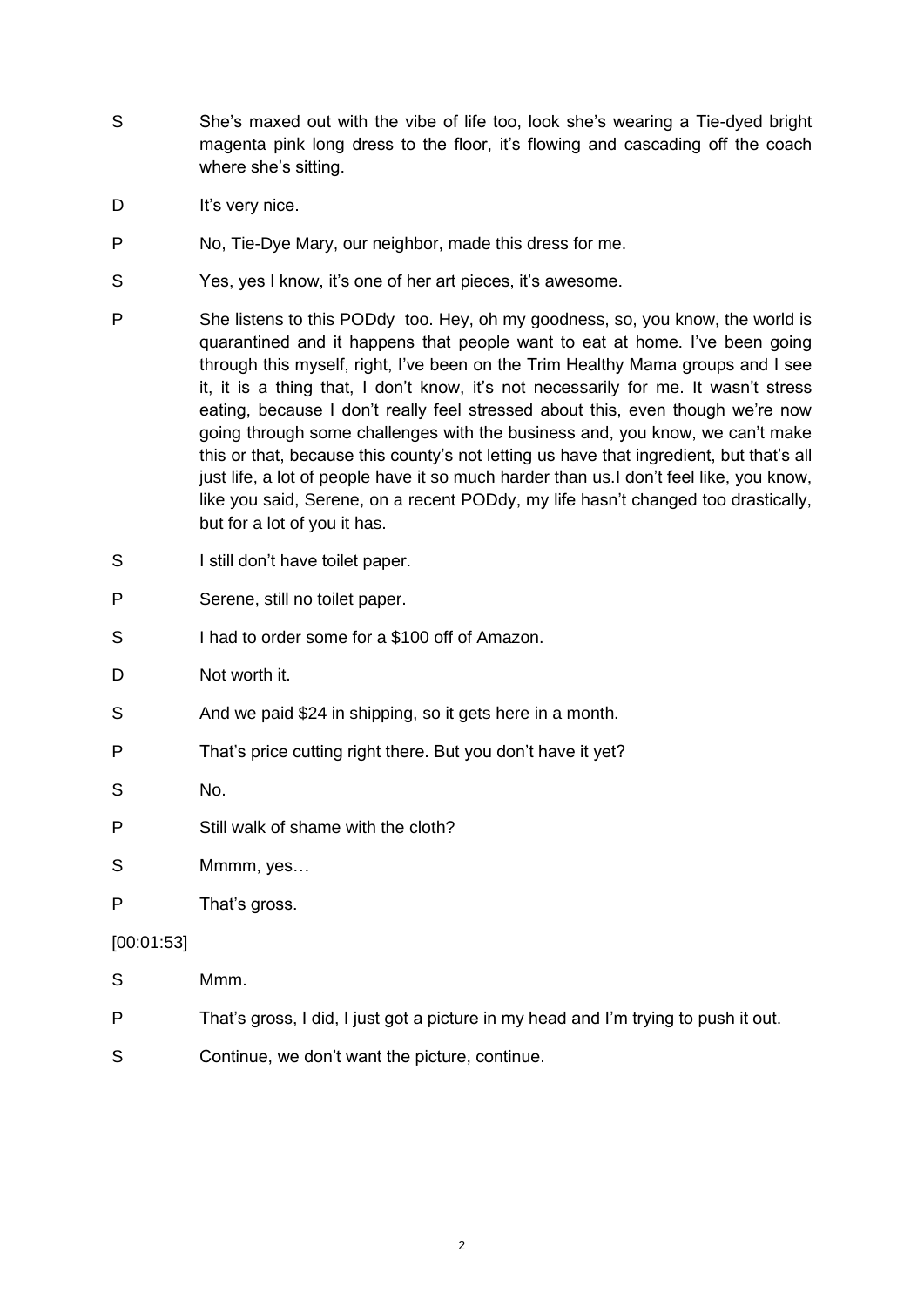- P So, what did happen to me though was just the last couple of weeks and I didn't understand what was going on, I felt completely out of control with my eating. No, I wasn't, like, chowing down on Easter eggs or anything like that, it wasn't even unhealthy eating, but I just kept grabbing and feeling entitled to food. It was like, no this is quarantine, we're allowed to just eat what we want, let's go for it Pearl. Like, there was no waiting time, my stomach hurt when I went to bed, there was just grabbing, there was just no mindfulness about it, like stuffing my face real fast.
- S What happened last night, it's like I'd eaten so much, I'd even eaten dessert and then my teenage daughter came home and she wanted to talk about good emotional teenage daughter stuff and so I'm like, okay well this deserves a whole punnett of cottage cheese.
- P Yes, it was a deserving thing, I don't know, every time my husband, like he'd go out and bring home, like, a, he felt like he, because he's not actually going to work as much, he felt like he had to bring the bacon. So, he kept on, like, bringing home food and it would be stuff like, you know, good old organic Blue Corn Chips, but Pearl was just sitting there and she was going for it. And it was almost like, because I don't usually do this, then 15 minutes later I had to do it again.
- S And then you feel like you don't deserve sleep. Last night my husband said, why are you talking so much, we're in bed, I said because I'm trying to use my mouth to talk off the calories.
- D Nice.
- P No, it was just like, it's just a little bit out of control. And I notice on the groups a lot of people, like, were saying, hey who's out of control, you're all out of control, and everyone's like, hey me, my hand's up. And I was like, why is this going on, you know. And then recently, as many of you know, my daughter, Meadow, she's been here, she's about to have a baby, like any second, her second baby, and we've been watching her two-year old, Warren, a lot.
- S I'm so happy about that, oh I'm so happy.

## [00:03:56]

- P I love him with all my heart, like he has made my life just amazing. But I remember two-year olds, now I've been out of that early motherhood thing for a long time...
- S And I just love it; I just love it, because I have a two-year old actually born in the same week as Pearl's grandson. So, every time I'm watching Warren, I've got to go, I'm like ah good, good because now you understand why, why.
- P Yes, I'm always like, get with the program, Serene, why can't you be at a meeting, Serene, why are you late, Serene, discipline your child, Serene, you know, and I'm just, like, hoity-toity down my nose. And now I'm like, oh okay, I know what Serene's life is like, I remember this life.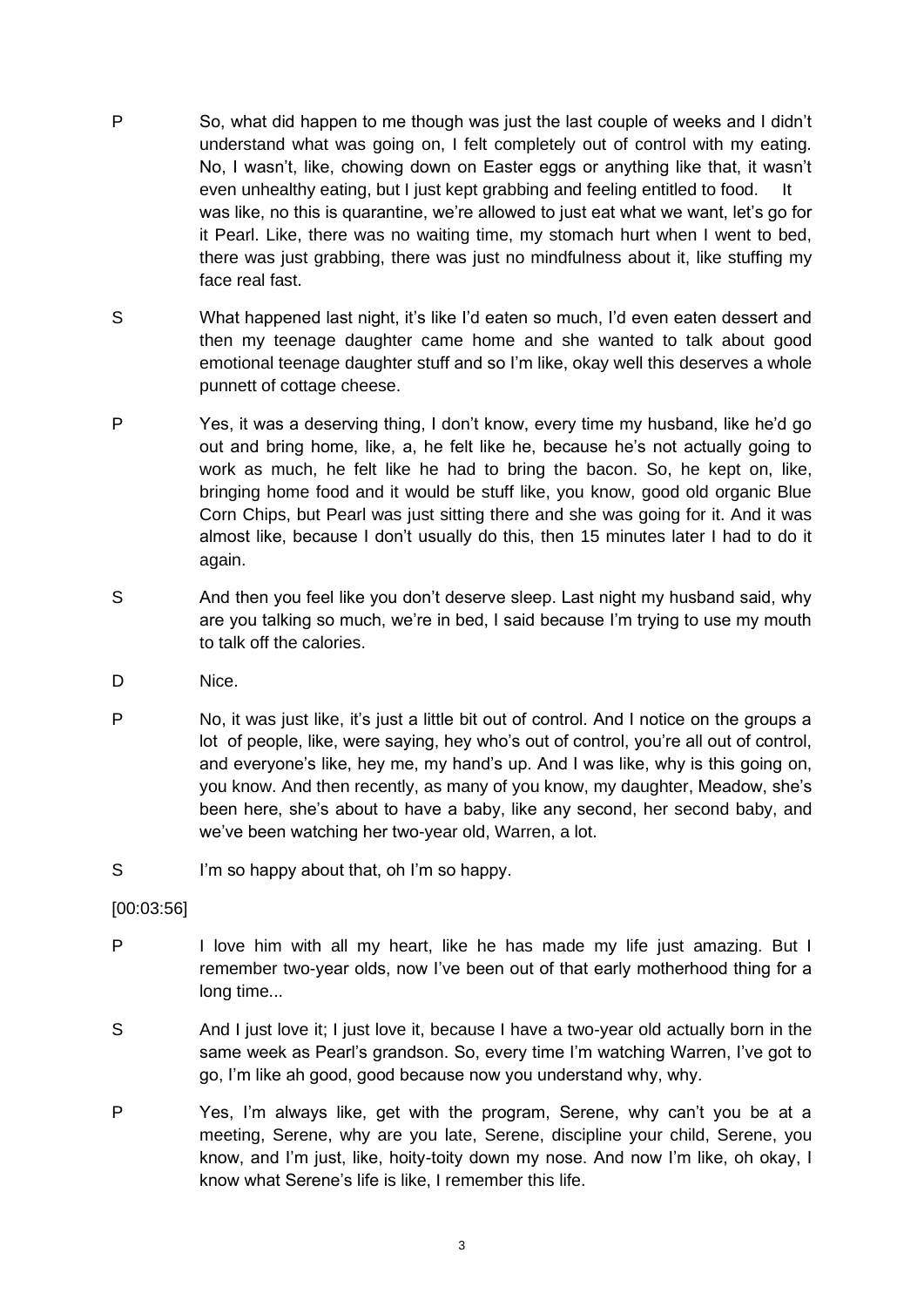P But Warren I feel like is, like, two of my two-year old boys, he's that intense and he's the sweetest, most loveable thing. But he can really get out of control and manic two-year old tantrums. My daughter Meadow's going to listen to this, but she will laugh. He doesn't know what's right for him, right, if the door is open he wants to run out there, he wants to run in front of a car, he wants to jump off the table. He wants to grab everything in the cupboards and pull it out, he wants to open the fridge and start yanking and throwing, he wants to do all that is not right. So, I was watching...

## [00:05:08]

- S He came to our house, right, just because I wanted to see Meadow after her being in Japan for so long, and it was literally psychopathic, my house is a bit of an interesting place for babies, there's a lot of danger traps.
- P Not so safe.
- S Yeah, not so safe. It was Death Camp U.S.A. he was so excited about the hundred ways he could do things.
- D Interesting is actually a very kind way of describing your house for babies.
- S Well, you know, there's Grand Canyons in the backyard, because of the projects, my husband's doing stuff.
- P I remember Serene, okay there is a point to what I'm getting at, but just going, rabbit-trailing, remember Serene talked about on a PODdy several months ago about how her husband dug the Grand Canyon to bury some, what are they called, sea containers, because they were going to be, like, the underground shelter, that's not buried.
- S No, it's going to be like a place for, like, you know, cans.

[00:05:57]

- P It's still a Grand Canyon.
- S Yeah, it's a Grand Canyon, but those bars are up and running.
- P It's true.
- S He's in charge of all that.
- P You guys are eating your bars, that's all Sam, Serene's husband. Hey, here is where I'm getting to, this point is going to blow your mind guys, because it's brought me back to reality, it's like it's saved me, okay. So, watching over Warren, who's doing everything that doesn't make sense, and it occurred to me on Sunday, this past Sunday, I was doing it again.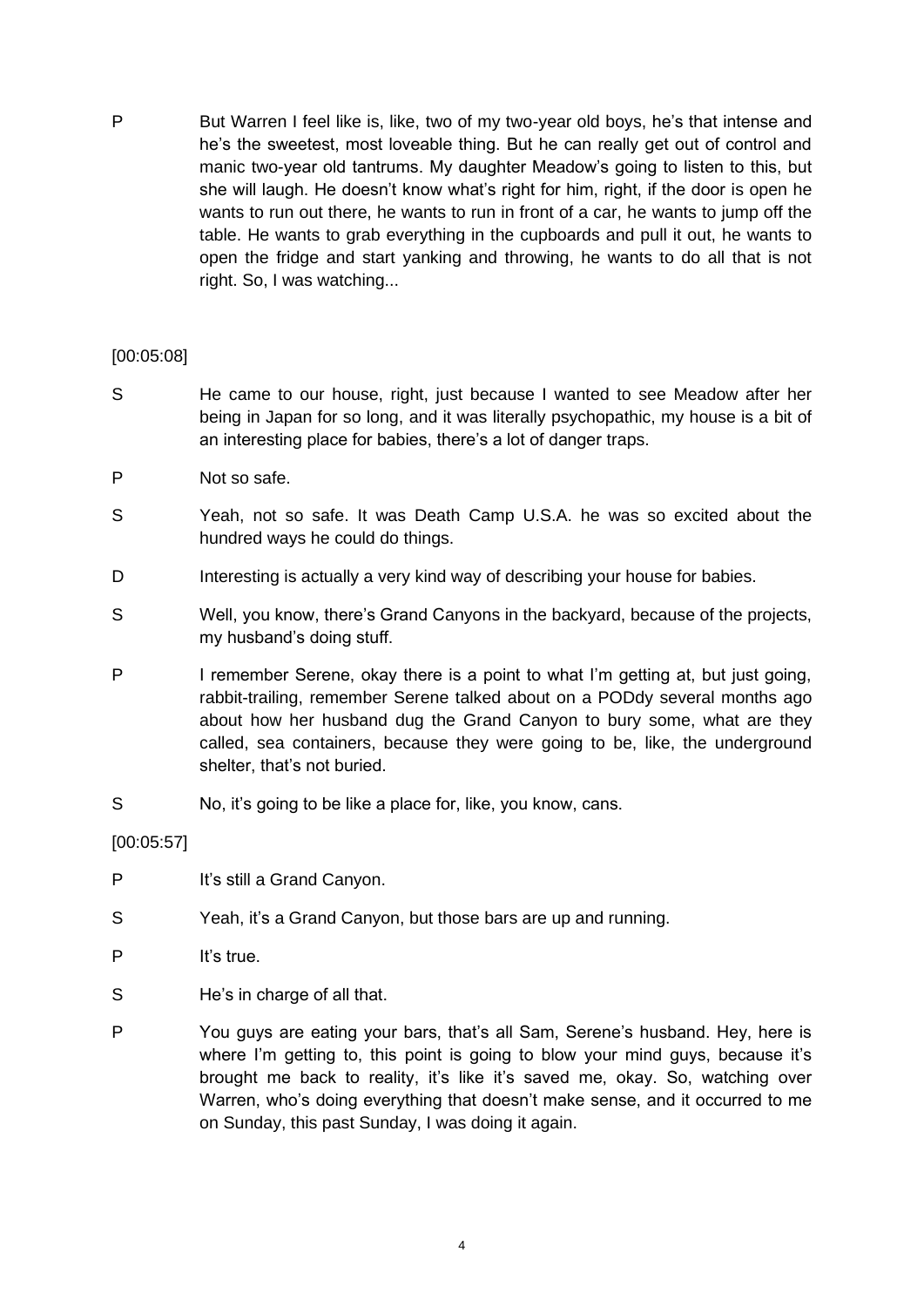- P It was like I couldn't control myself. And then I downloaded, Pearl you've let your two-year old self take over. I had given all authority to my two-year old self and my two-year old self does not make good decisions. My two-year old self gets mad if I won't let her have food right now.
- S Yay, Fat Camp U.S.A., a hundred ways for me to have breakfast.
- P My two-year old self wants to eat that and feels so entitled to whatever she wants, whenever she wants, she will have tantrums if she can't get it, she will be mad when others are eating and she's not, she will want everything she needs right now and she will throw a fit if she doesn't get it.
- D Are you a fussy little two-year old sometimes?

[00:07:13]

- P I was, my little two-year old self was controlling, I'd given her all authority. And so today I want to talk to you, we have to take back authority from our two-year old selves, okay guys, somehow we let them take over. Maybe it was, like, stress, maybe it was, like, because, you know, we're at home all the time and we just want to go out and I'm tired of this. But they've taken over, guys. And once I realized, okay... It's hard to get authority back over a two-year old when they're given control, right Dan?
- D Yeah, when you've allowed them to win. It's kind of like when you, have you ever wrestled, the dog wants a rope and it brings it to you and then you try to pull the rope, you have to get it, if you don't from that point on that dog thinks it's your boss.
- P Yes.
- S And also, if you feel like, you know, two-year olds, sometimes they haven't matured in areas, okay.
- P No, they haven't, they're sweet and lovely, but they haven't matured.

[00:08:05]

- S Yeah, they're beautiful, but the thing is that, so sometimes maybe we haven't matured in areas because instead of facing an issue, just because of the wonderfulness of life, we haven't faced it, because we're out. So, maybe we don't, we're not staying in the kitchen all day long, which hasn't made us make boundaries for ourselves, and it's not a bad thing, it's great to be out and, you know, taking dominion of life, but a lot of us now are stuck where we haven't been stuck before.
- P Yeah, we're stuck.
- S So, we're just stuck staring at the refrigerator and so we have to create boundaries we've never had to face before.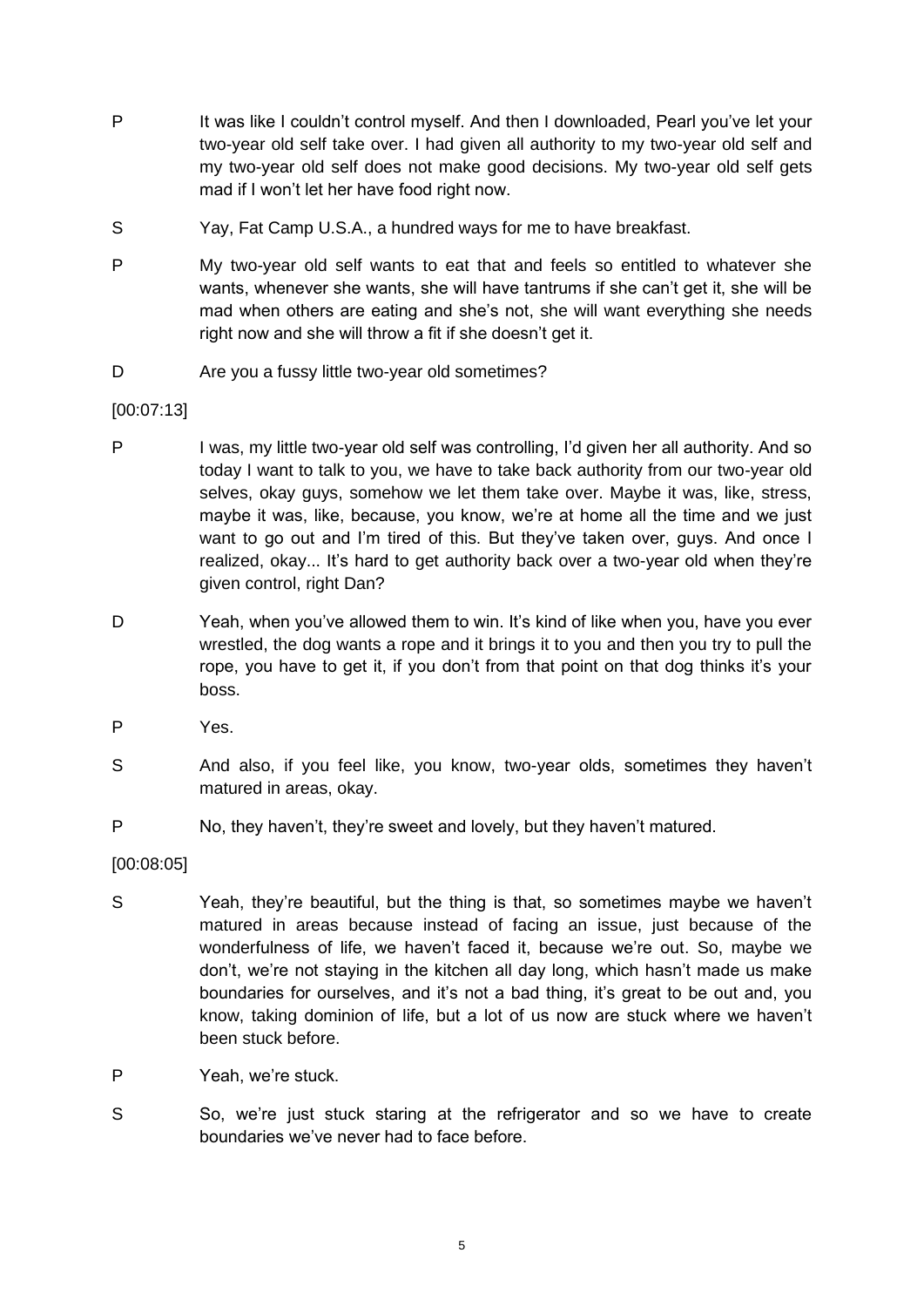P Yes and I'm thinking, I was thinking about it, because Serene and I've always said, well with Trim Healthy Mama you don't need a lot of self control, you know, this is food freedom and all that. And I was thinking about that, but then I thought absolutely, because we're allowing all food groups, we don't, you know, we don't have to starve ourselves, we eat plenty, we eat carbs, we eat fats. But also the Bible talks about temperance and self control in a way, right, and I thought to myself, two-year olds don't have that quality, they don't have self control. So, yes we can have food freedom, but boundaries make us happier. And you know when my two-year old grandson is acting out and making crazy decisions, he's not happy.

## [00:09:17]

- S No and that's not freedom for him. And taking it back to the toddler analogy, you know, he does have a free life, you're not, like, putting him in a straightjacket all day long and putting blinders over his eyes.
- P I'm just protecting him.
- S And saying, you know, look at your blocks and Lego and all that stuff, right, so it can be freedom with still having a few rules.
- P Yes. And we need to take our two-year old selves, let's just look at a two-year old toddler who's acting out, right, but we want to bless that toddler, we want that toddler to have fun, we want that toddler to have actual proper meals, we want to feed that toddler snacks, we want to give that toddler treats. But we also want to say to that toddler, here's some boundaries for your own benefit and you're going to be so much happier when actually you are not in charge. When a twoyear old is in charge, a two-year old is stinking mad and sad all the time.
- P Hey, you're listening to the PODdy with Serene and Pearl, and I'm Pearl, and who are you?

## [00:10:07]

- S I'm Serene.
- S Okay so, you know, our auntie, Pearl, do you remember the story when our auntie was found, like, collapsed in the bathroom by her neighbor friend, because she was such a deep cleaner, she was like an OCD cleaner, but she'd inhaled too much of the cleaners and really had, like, totally made herself pass out.The cleaners back in our parents' day were really awful, but thankfully people have wizened up and Grove Collaborative has collected all these wonderful wise cleaning companies and put it all there for you online so that you can choose your favorite scents and favorite cleaners that are not going to make you pass out and be found by your neighbor.
- P You don't need toxins to have a clean home, I can vouch for that, because I've been using products from Grove.co and my house is sparkling!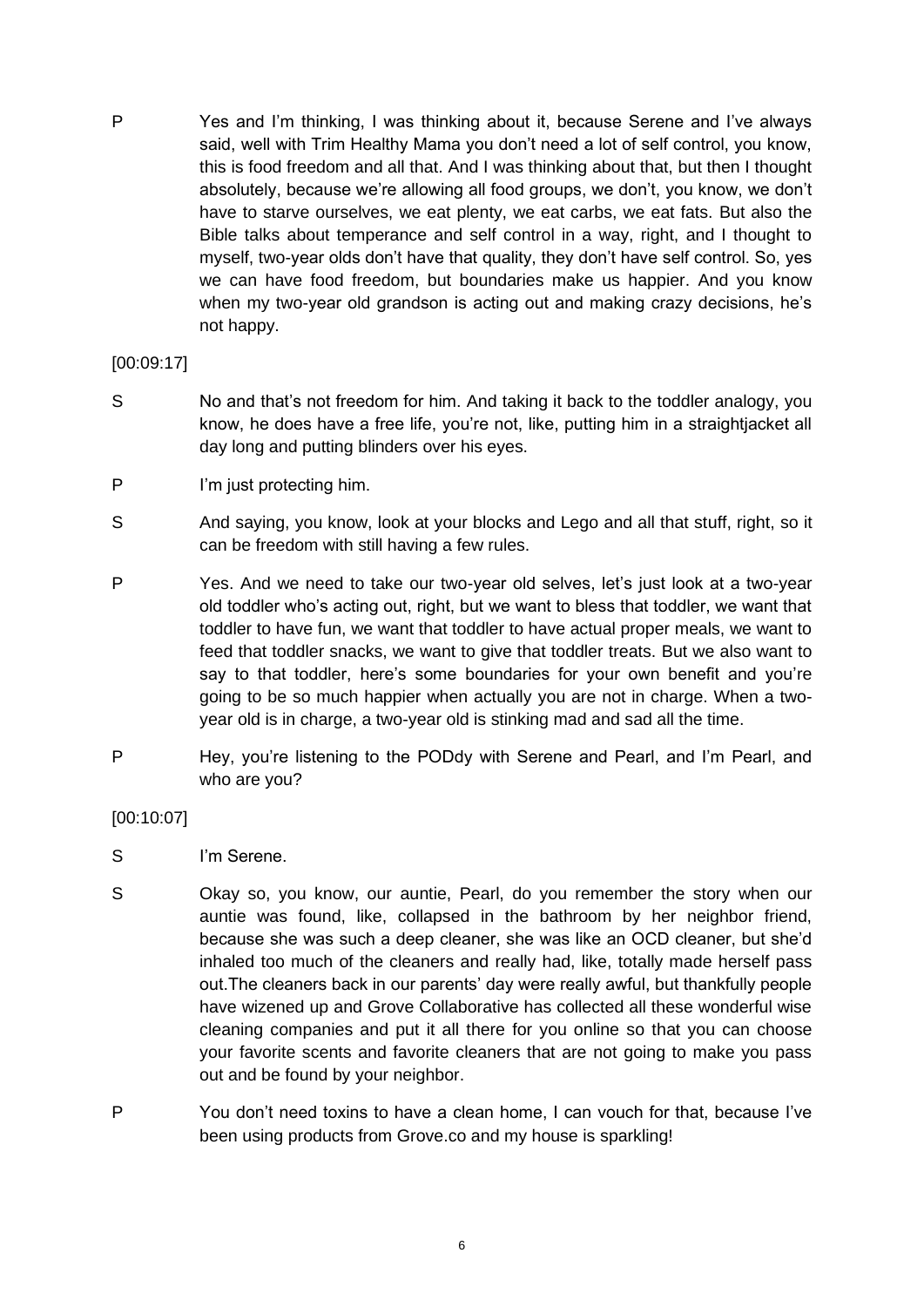- S Grove Collaborative is the online marketplace that delivers all natural home, beauty and personal care products directly to you. And who has time for shopping? In fact, we even can't shop, right.
- P No. Yes, that's true. And the fact is Grove Collaborative has products that are natural, but work, and I can vouch for that. Why? Because I have ten children who live in the home and I live in the country, which means a lot of muddy floors, I have toddlers that pee around seats. And Grove Collaborative's products work. There's no stink of all that stuff in my home.

[00:11:28]

- S Well, if there is a stink of cleaners, it's beautiful, beautiful natural scents, ah lovely. Grove takes the guesswork out of going green. Every Grove.co product is guaranteed to be good for you, your family, your home and the planet, so you can save time reading confusing labels or walking down those aisles selling all the chemicals.
- S Right. And holding your breath, don't they stink, those cleaning aisles in the stores, stink.
- P To purists they do, Serene. So, with Grove you don't have to shop multiple stores or source endlessly, you just get all the natural goods you need for you and your family. Join over two million of us now, over two million households who have trusted Grove Collaborative to make their homes happier and healthier.
- S So, go to Grove.co\trimhealthy to get this exclusive spring-cleaning offer, that's Grove.co\trimhealthy.
- P Yeah and this has crisp scents in cleaners from Mrs. Meyers and Grove, like mint or rose, lovely, they're lovely, \$30 value.
- S Ooh, I love me some rose.

[00:12:32]

- P \$30 value there, you get that for free, plus your shipping is always fast and free too on your first order.
- S I like to clean my boudoir en suite with rose.
- p Oh yes. Go to Grove.co\trimhealthy to get this exclusive spring-cleaning offer, Grové.co\trimhealthy.
- S This is the PODdy with Serene...
- P And Pearl.
- S Get it right, it's P- O- D- D- Y.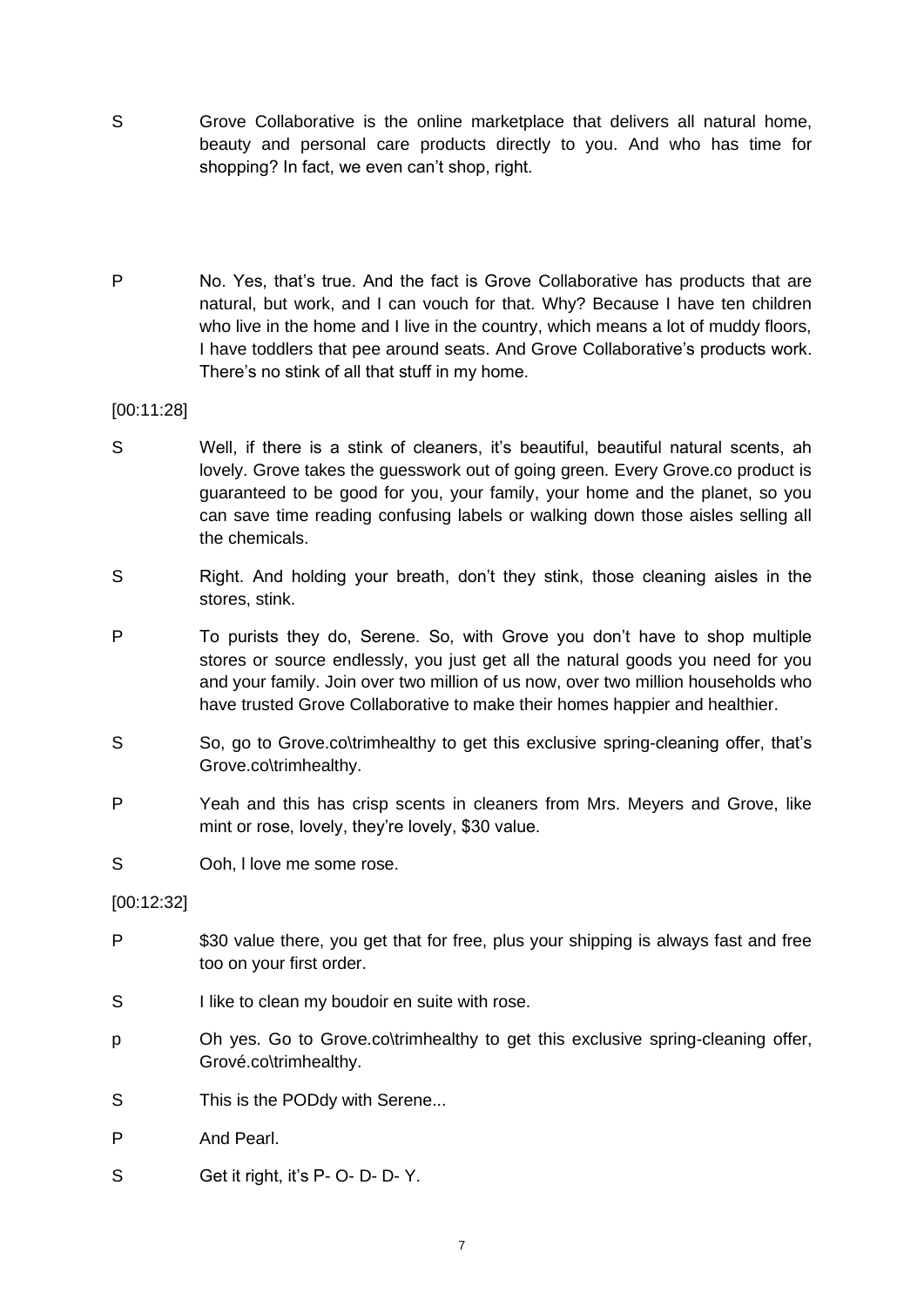- D When my son was around that age it was, he was old enough to understand English and I remember saying to him, if you, if you, I wanted to stop him from eating something, and I can't remember what it was, but I just finally said, it was after, like, several months of just always stopping him, and I finally just went, you know what, you can eat if you want to, if you do you're going to have a bellyache and then you'll see. He's like, yay freedom, he just pigged out. He was screamcrying later that night on the toilet, because it wouldn't come out and he was constipated and he was bawling. And I opened the door and I was like, that's what daddy's talking about, right there, I was like, I let you eat it so that you can learn. And ever since then we've referenced when our kids, now my oldest son's 14, and when they want something, I'm like, I mean, yeah just eat one, well I can eat, I'm a man now, I can eat as much as I want, I'm skinny. And I'm like, yeah but you're going to scream-cry on the toilet. And that ends the conversation every time, they're like, he's like, oh okay, good call, good call.
- P No, my two-year old self was literally giving bellyaches, it wasn't like overdoing sugar or anything like that, it was just constantly, like, overdoing eating. And, you know, like take a two-year old now, but they don't, they can look at a candy bar and they, I mean, it's nothing in their heads that's saying this is bad for me, they're just saying I want. They're not thinking about the repercussions and everything. And so, yes, two-year olds get bellyaches if we left them completely to themselves. But somehow, and I know I'm speaking for me and I think I'm speaking for many of you, maybe you're resonating, we have let our two-year old selves take over. And we feel so much better when we take back that authority. I said to myself on Sunday...
- S Amen.

[00:14:41]

P I just said, you know what Pearl, it's okay, you did it, you know, it was a learning experience, take back that authority. And I did and I suddenly felt like, oh okay, that two-year old voice in my head, I'm no longer going to listen to it.

S Did you feel more free?

- P I did, I felt free, I felt better. Now, I'm not saying the two-year old hasn't spoken to me since then, but now I know she's two, why should I listen to her, she's two.
- S The thought of authority, the thought of authority gave you an excitement of freedom.
- P It did.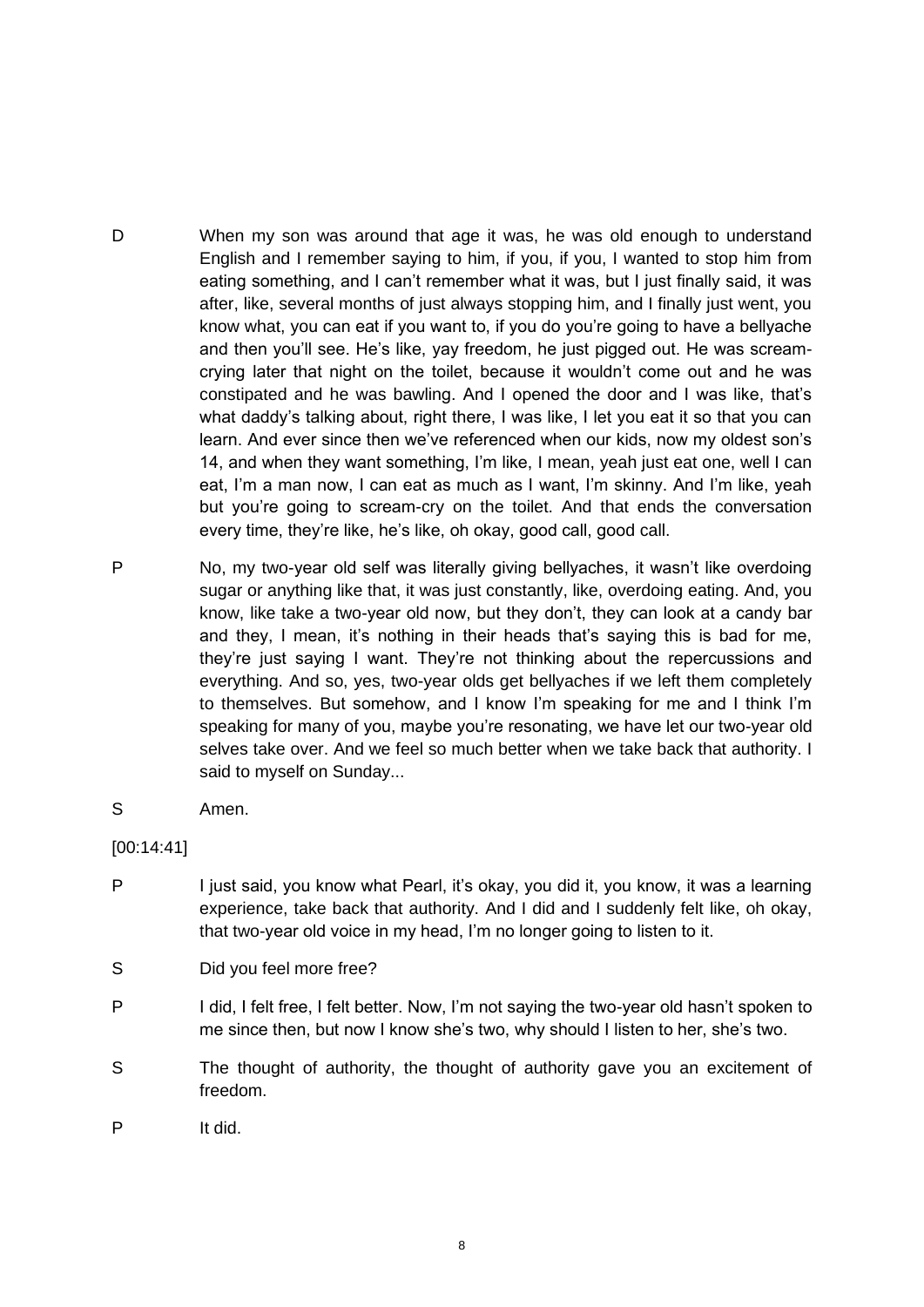- S Because I was a psychopath last night, like with a punnett of cottage cheese at 12 o'clock at night, I didn't even need it, I actually already had Cottage Berry Whip just ten minutes before almost. Like, and I'm like, I'm too tired to make another cottage-berry whip, just open a new container of cottage cheese.
- P I'll just open a container of cottage cheese.
- S And that's what I was doing, like a psycho, I didn't even think, it was just all coming, like instinctive psycho stuff. But just now thinking off, ooh I can take authority over that moron, gives me a sense of freedom.

[00:15:37]

- P Oh, it's relaxing, guys, it's relaxing.
- D You know in a two-year old's mind they've not lived long enough to realize, like a Snickers bar, in their world there is no reality of food being harmful to them, in their mind.
- P It's all about instantness, right, me, me, I want that, me have.
- D Well, you know, yeah, and the other thing is, in our kitchens, because we've done so well all year, there isn't this possibility normally of anything in this kitchen hurting us, but what we don't realize is actually there are some things that could hurt in here, we just handle them wisely. And so when you're just in your kitchen all day, there's no park to go to, you, kind of, lose your edge.
- P You just, kind of, lose it and you give over to the two-year old.
- D And you're going to poop your pants and that's what you've got to know, that's the takeaway we want you to have today, is you're going to poop your pants.
- P And it's fine, we're not saying, okay now you need to get all stringent and get all military, no you want to love on and bless your two-year old self too, like you're going to bless yourself.

[00:16:44]

- P So, it's not about being mean to yourself, now it's just making those wise boundaries and when that voice comes you don't listen to it, because she's two. Now, I do want to say this, and Serene bring your point but hold it for 30 seconds, I remember we did a PODdy last year, my daughter-in-law, Kahoru was struggling with anorexia, and I do want to give an update on that, she's just doing fantastic. But she gave me a book... Isn't she Serenie Pops?
- S Yeah, I'm just looking at my babies and making sure that they're fine with that car backing up.
- P Kahoru's just flourishing, it's like a miracle.
- S She's flourishing, she's just beautiful and gorgeous and whole and healed and so sound.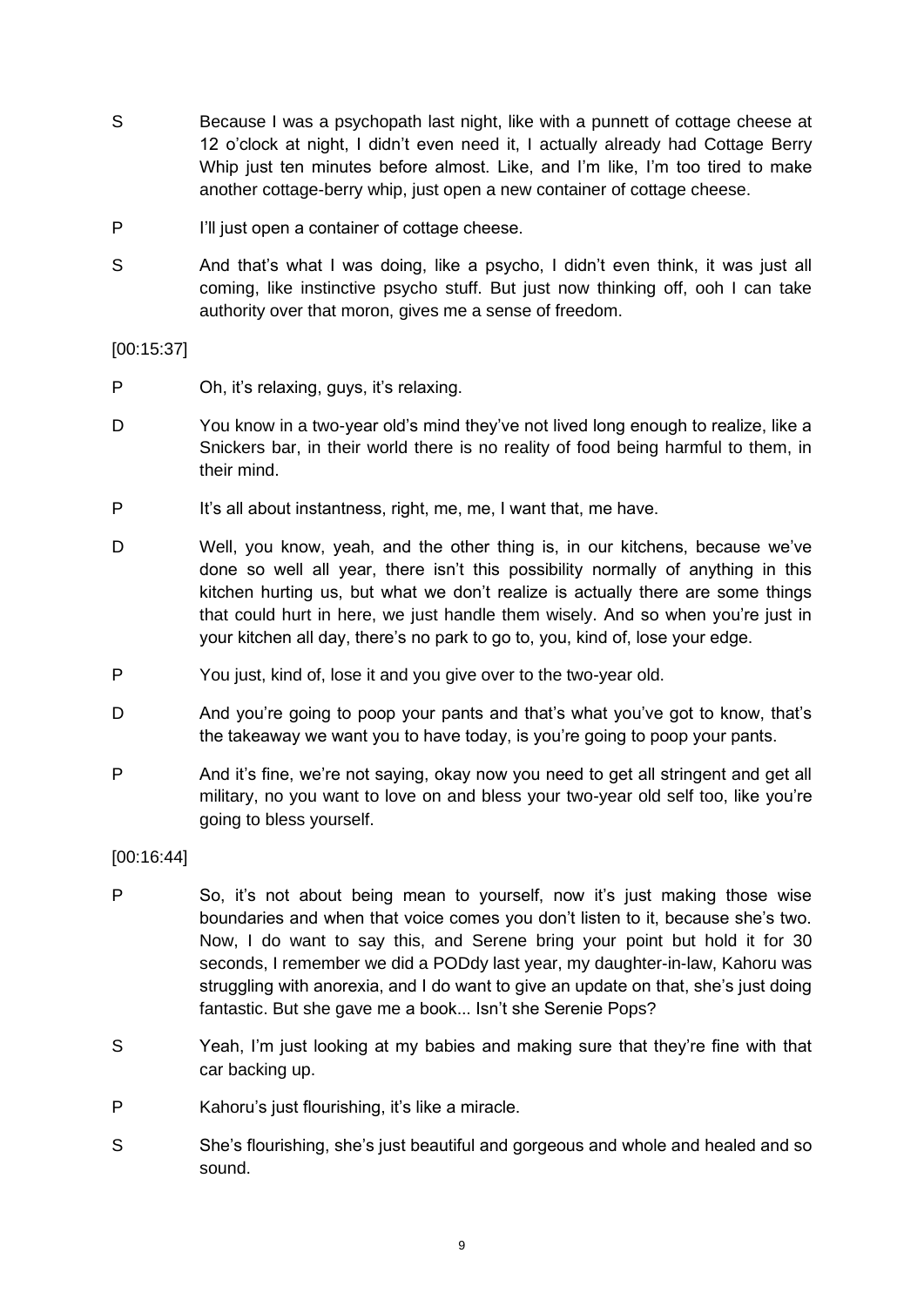- P It's just a miracle, but it was through, you know, counseling and good therapy and just, you know, leaning into God in so much of that, it was a journey, but she is really coming out the other side. But she gave me a book and it's called Life Without ED, I talked about this book on the podcast.
- D ED stands for eating disorder.

## [00:17:41]

- P Where this woman realized this voice in her head, she named it Ed, eating disorder, talked to her and she had to learn, she actually called it divorcing myself from Ed, that Ed wasn't her, Ed was voice in her head that should not be listened to. And I actually realized, well I had little parts of Ed in my head too that were a bit stringent, like, you know, just saying the scale's up today, Pearl, two pounds, you'd better have a miserable day, you better tighten up, just ridiculous stuff. But then when I realized this two-year old thing that had been happening to me, I realized, ah Pearl you have another voice in your head that doesn't need to be listened to, she's two, she's taken over, we're going to put her back in her place and you the grownup, the grownup that's also going to bless yourself and make wise decisions and give yourself treats and all of this, but they're going to be healthy, she's the one taking over and she's the one you're going to listen to.
- S lagree.
- D Little baby Edwina.
- S I just, you know you said we want to bless the toddler, and so we bless the toddler, we give them, like we try and form healthy habits, healthy hobbies for them, you know, and so...

[00:18:49]

- P You've got a hobby for your two-year old self.
- S No, no, no, yes, yes, because I realized last night, I was thinking to myself so why did I do that, like it was so weird, it was just, it was like, I thought to myself maybe eating has become my hobby right now.
- P Yes, that's what it is.
- S And then I realized I need to bless myself with some new hobbies, because, this is what made me think about it, I thought to myself, okay in countries where it's not so, we're not so blessed like America, they don't, it's not even something that can become their hobby, eating like we do, because there's only so much that you make last through the day. And maybe, like, back when, when, when, when the kitchen was closed, the fire totally went out, you know, and so you couldn't make evening eating such a hobby of the evening, so there was, like, these reasons why, you know, other people haven't had issues with it. But now in America, and everything we're facing, with prosperity and just electricity, we can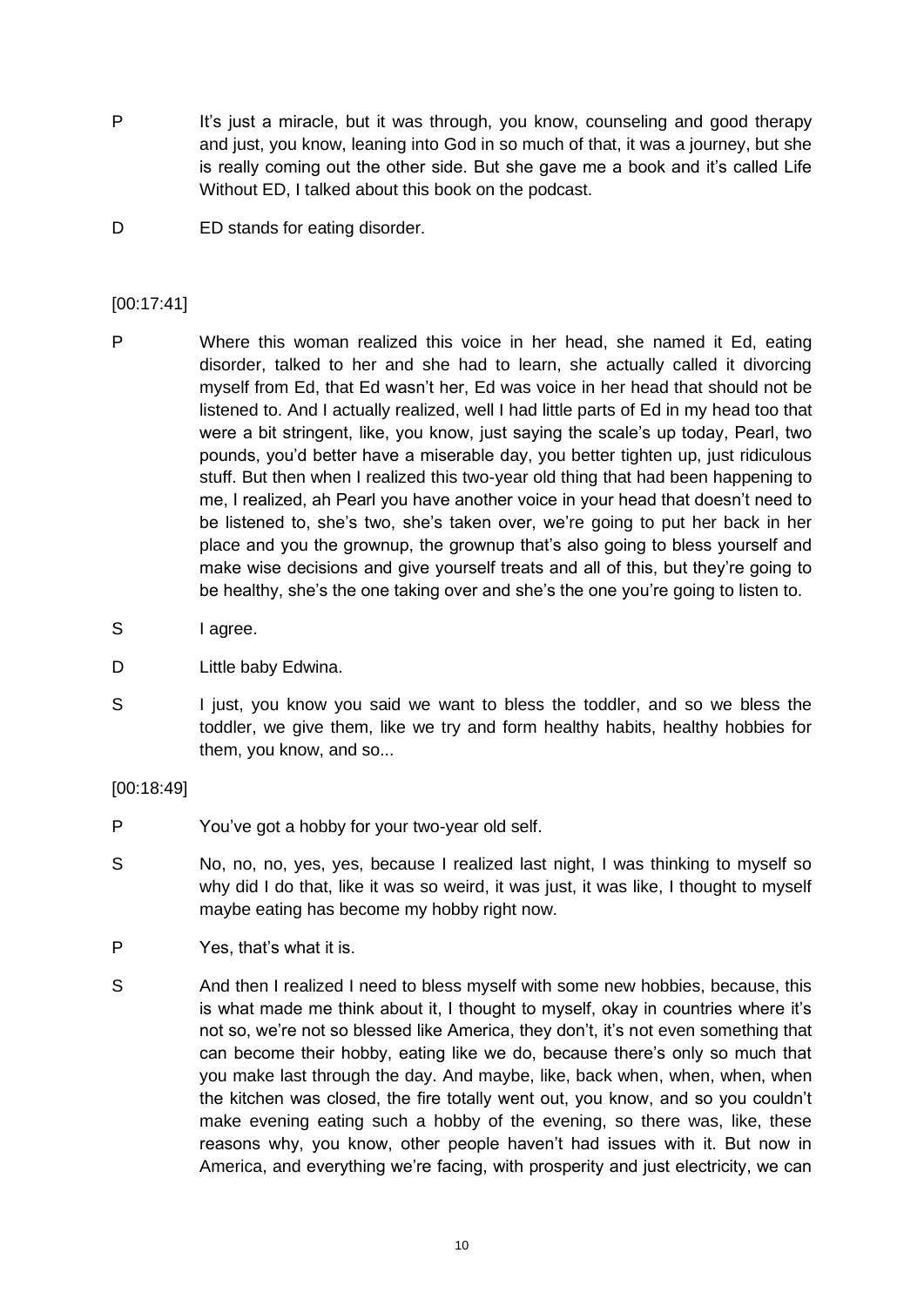make it a pastime of the evening. And I realized, I'd been getting into painting, and I realized when I paint I forget about food and I actually have to remind myself, ooh you're hungry Serene, you're hungry.

## [00:19:59]

- P You see that's what we do with our two-year old though, we sit them in front of a bunch of markers or little vroom-vroom cars or something to distract them from their craziness.
- S Yes to distract them from the Grand Canyon they want to jump into.
- P In Serene's backyard.
- D Yeah when I'm working I'm not hungry at all, if I'm focused on a project, I have to, my body eventually reminds me with a full crash that you must eat.
- P Hey, you're listening to the PODdy with Serene and Pearl, and I'm Pearl, and who are you?
- S I'm Serene.
- P I want to talk about Buffy...Buffy has created the best comforter you've ever slept with. Now, I'm just not saying a corny line here, I'm saying something I believe in and I'll tell you why. Before I had Buffy, I would get this situation where I would, I would want the comforter on me, but then it would get so sweaty hot, I'd be pushing it off in the night. But then that felt, like, vulnerable, like ooh the monsters could get me, you know, kind of thing. So, I'd pull it back up and it was just this constant pull off, pull up all night long. But with Buffy, I feel like it's got its brain about it and just puts it where I need it. Well, it was smartly created to do just that, Serene, and it has over 17,000 five-star reviews from others on their page.
- S Reviews like mine?
- P Yes.
- S Amen.
- P Customers do agree, it's the softest, fluffiest comforter they've ever tried and it keeps them perfectly centered all night with their core center, you know, not too hot, not too cold.
- S It's made out of ultra-breathable eucalyptus fabric, which is softer than cotton, so that's why it's so, hmm, just soothing and comfortable. And it naturally soothes the skin, so if you have skin that's sensitive to other materials, you won't be sensitive to eucalyptus fiber.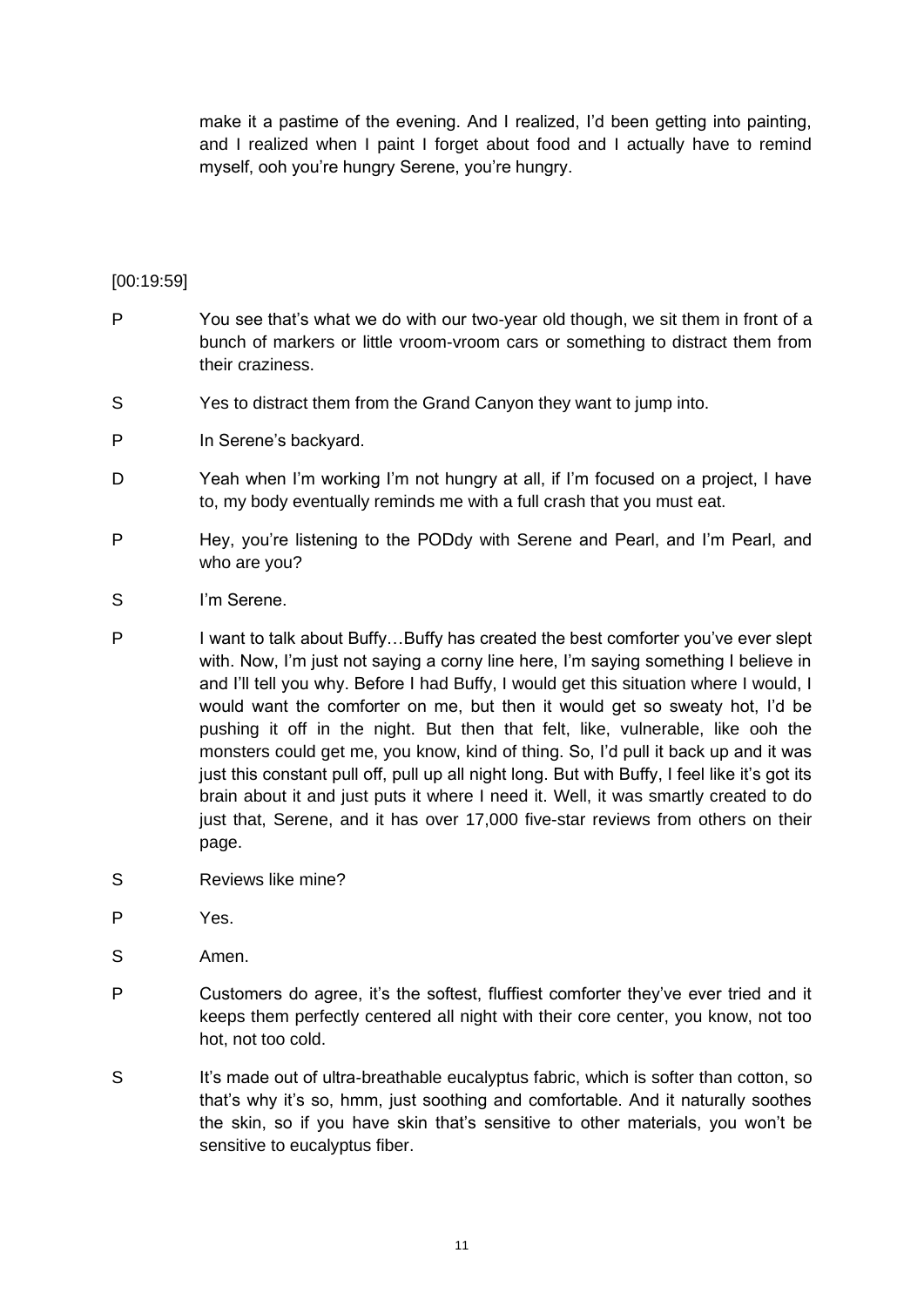P Also eucalyptus uses ten times less water than cotton to grow and its fiber is produced using recyclable earth-friendly solvents.

## [00:21:51]

- S And to boot, Pearly, it's hypoallergenic and it has a high thread count, which shuts out dust, mould and mites for a healthier sleeping environment, and that's something that's pretty huge for mothers who are dealing with children who have asthma, especially in the evening and they're up all night dealing with their children having a hard time sleeping. I remember you, Pearl, even though one of your children didn't suffer with asthma, they, every night they went to sleep they'd get stuffy noses, it's probably the blankets you had on them.
- P Absolutely, mine were filled with dust. Not anymore. Hey, but this is the cool thing about Buffy and this is basically its claim to fame, that the inside of each comforter is made from 100% recycled water bottles, so they're transformed and given a second life as a super fluffy fiber.
- S Hey, I'm not one of those greenies that wants to chain themselves to trees and be all way out, right, but I do care about having a beautiful place for my greatgreat-great-grandchildren and that is a huge for me, because I hear there's, like, plastic, all put together like the size of Texas, in the ocean, it's just naturally whorled together. And I don't want that, so thank you Buffy.

## [00:22:58]

- P Thank you. But this fluffy fiber, Serene, it's, it feels even softer than down, you know how our grandmother's quilts were all filled with down.
- S Yeah, they were soft, Pearl, but they were pokey, do you remember when the little quills would come out.
- P Yeah, but each Buffy comforter keeps 50 bottles out of the ocean, Serene, so there you go. And the average down comforter harms 12 geese, we just need to let the geese live.
- S Yeah totes.
- P Hey, you can try a comforter on your bed.
- S It can lay the golden egg.
- P Yeah, it can lay the golden egg, good one. Hey, you can try a Buffy comforter on your own bed for free, if you don't love it return it at no cost. For \$20 off your Buffy comforter visit Buffy.co, Buffy.co and enter trimhealthy.
- S Can I remind them, Pearl, that's \$20 off your Buffy comforter at Buffy.co and don't forget to enter trimhealthy.
- P Spell it, Serene, Buffy.co.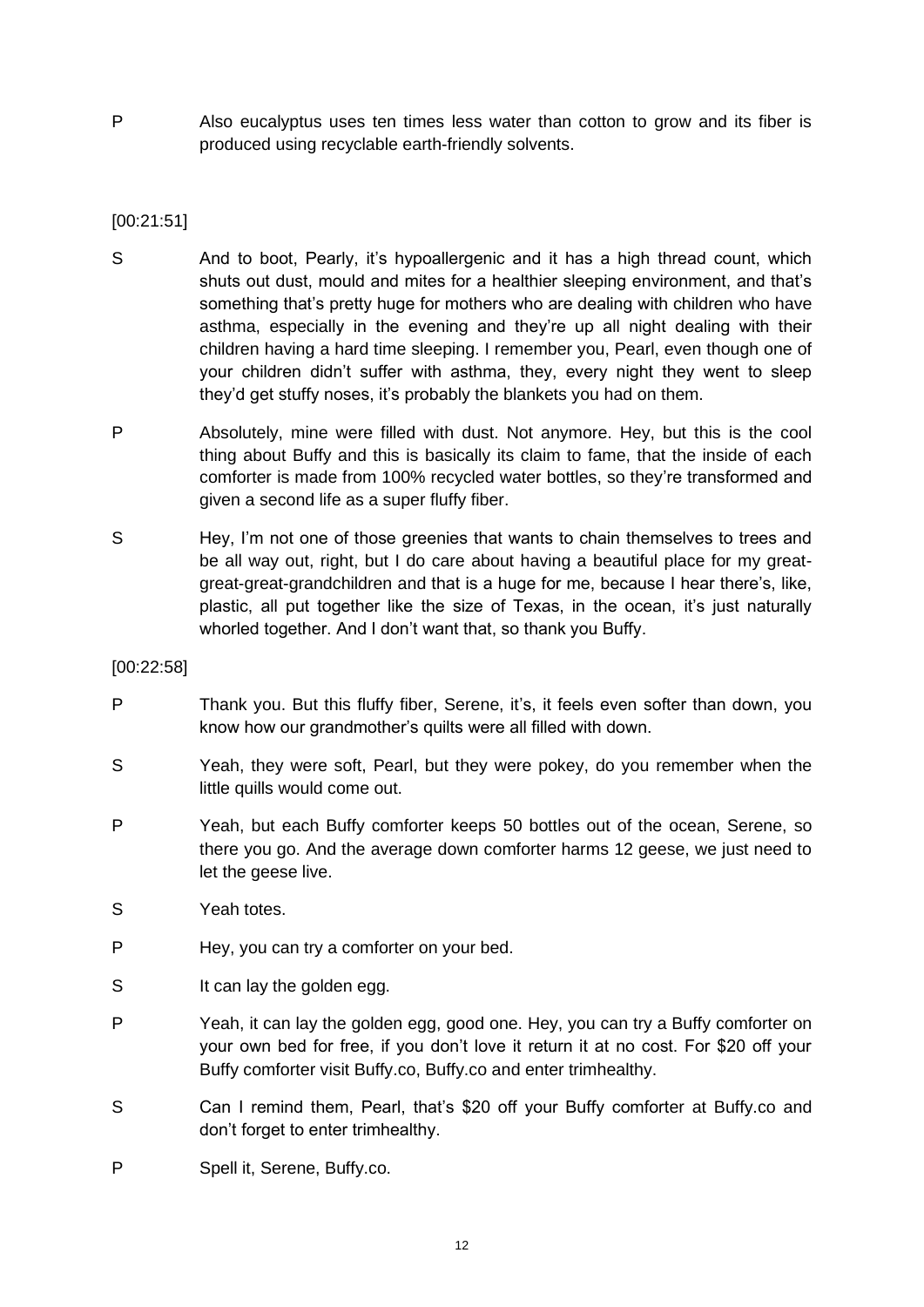- S Buffy.co, it's BUFFY dot CO.
- P Trimhealthy is the code.

## [00:23:52]

- S This is the PODdy with Serene...
- P And Pearl.
- S Get it right, it's P- O- D -D -Y.
- S So, now with this whole quarantine issue, and that's what Pearl was, kind of, getting to, this whole thing, maybe we didn't realize we were out of control toddlers, but this has brought it to a head.
- P I think we've called it many things, I think we've said, well I need to eat for comfort now, I need to eat for stress now, I need to, you know, I'm really eating my feelings now and all this. But really if we get honest, and come on I've had to be, if we get honest, two-year olds in control, right.
- D Yeah, craving, a little two-year old craver.
- P And the more allow the two-year old, the stronger she becomes, man she takes over. Honestly, I was at the end of that two weeks and I thought this is not even me, I don't know what's going on here. This is not me, because I would say, well tomorrow I'm just going to be more reasonable about it, you know, but the more you do it, it becomes a habit and the two-year old just starts to take over. You know, when you allow your two-year old, your literal two-year old to take over, boy they take authority don't they, I mean they own you, they run the house.
- S Oh, my Tyler owns me.
- P If given the liberty, they basically can make the family miserable.
- D Absolutely.
- P But you have to take that back as a parent, kindly, nicely, but just say enough.
- D Yeah, there's an authority thing to take back for sure.
- S And life is more free. Like, I'm a little bit of a slave, a lot bit of a slave to my twoyear old.
- P Serene, you do, you need to up the discipline, the kind discipline.
- S Yeah, I totally do, the kind discipline. But, you know, I'm Grandmothering my children now, because...
- P I know, because you're in that grandmother stage where you're a grandma too and so you're a parent.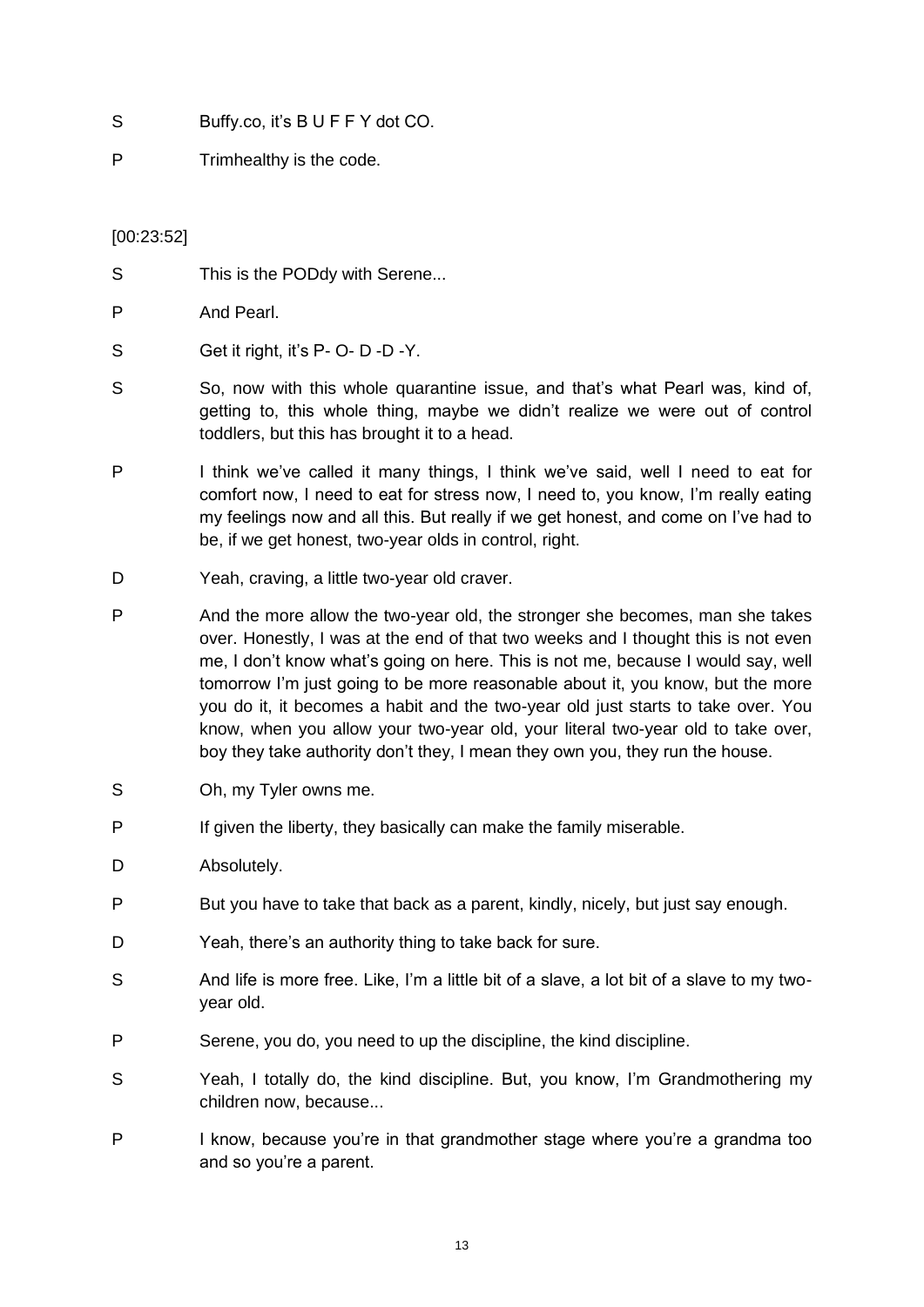S I'm like, ah that's kind of cute.

[00:25:37]

- P That tantrum's real cute isn't it.
- D Oh my goodness.
- S Look at her red eyes, oh she's so mad.
- D I for sure haven't entered grandpa age yet, my hormones are still quite fatherly.
- S But, you know, I need to take control, because I realize she's not happy and then it doesn't make a happy environment for the whole entire family. So, let's give some, you know how sometimes when you take back authority to toddlers, you give, you set them up in little, like I said, different hobbies. So, maybe you're stuck around the kitchen, maybe it's time to set up the boundaries, like kitchen's closed, it's now your crayon time. In adult terms that might be, now it's your, okay you're no at work, so maybe it's your, I don't know, darning time, I don't know.
- P Yes, we all darn.
- S I'm just teasing.
- D Maybe we need like, shall we get some yellow tape, like a crime scène, and just rope our kitchens off, like when it's not time to eat?

## [00:26:22]

- P I just think we just, and yes, we do have to distract ourselves, Serene, like I think hobbies and things like are good practical things, but there's also just the thing of not listening to the two-year old too.
- S Yes.
- P Wha, wha, wha, I'm sorry, you're two.
- D You're two, shut it down.
- P You know, not time for that little two-year old, she doesn't own me.
- D Yes, go to bed.
- P Oh, it has been so empowering to have Pearl back, Pearl the adult, back. Pearl the one that can learn and can change and realize, hey I don't have to be this way, I'm a new creature in Christ. I don't have to be under my two-year old's authority.
- S I'm hanging out with the adult me tonight.
	- 14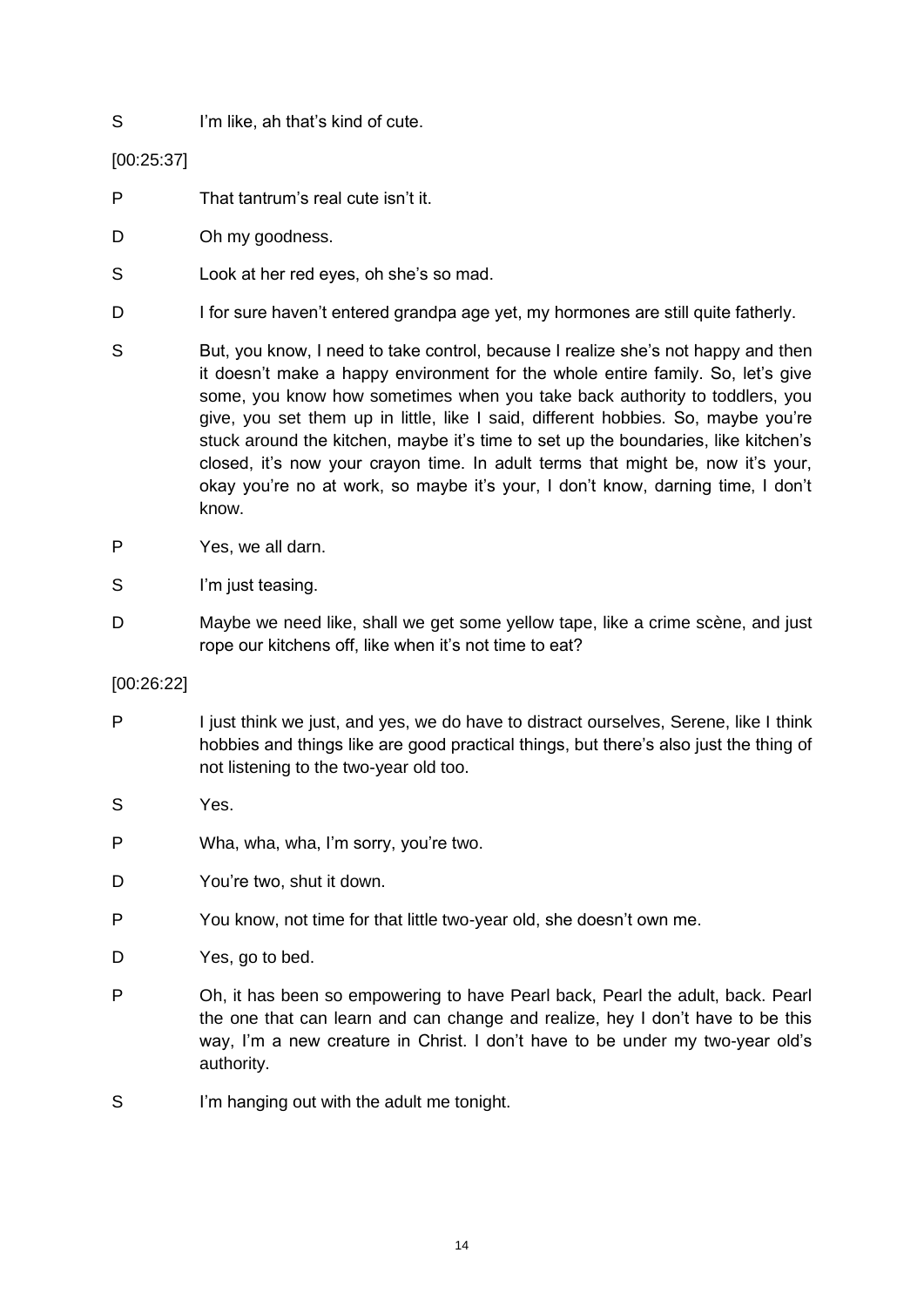P Totally, the adult me gets blessed. Like last night I realized, okay, my two-year old is not taking over tonight, I had my delicious meal, I blessed myself with, you know, half a THM brownie bar for dessert. Autumn made a delicious drink and I had some, I was blessed, I just didn't have a tummy ache, I just didn't feel trodden down by ridiculousness.

[00:27:24]

- D Did you have cravings that you said no to?
- P There was the little two-year old whispering in my ear about all the other things that were down in the cupboard that I could keep going to and I just told her, you're two, hush up.
- D But did that come with cravings or just thought, I mean...?
- P No, it was just a thought, and the more you get better about not listening to certain thoughts the more they go away, they stop trying.
- D Yes, see I never have thoughts, I just have this, like, I actually think I'm hungry and I'm not, I know I'm, it can't be, I just... Sometimes I'll eat and I'm...
- S It's boredom.
- D Ten minutes later I'm like, I need to go and graze.
- P It's just like the flesh crying out, you know, and you know when the flesh cries out, I find, like, when toddlers voice their little silliness, it starts off with their toddlerness, but then it almost goes and turns to the dark side.

## [00:28:04]

- S Yes, they can go like, I want the candy, and then all of a sudden it's like, I hate you. My toddler doesn't say that but I've heard...
- P They turn.
- S I've heard it, it turns quite dark. Well, last night it went from, you know, stupidly eating the extra Punnett of cottage cheese like a psycho to going to bed with dark thoughts of like, ooh tomorrow you're going to purge in the morning, you'll only have quarter of your breakfast, stupid dark thoughts, you see, so that's the thing, if you let the toddler go, the toddler turns into a monster.
- P Yes, the toddler has to go to extremes then, or the toddler, you know...
- S But I woke up and refused and had my full breakfast, because I didn't want it to, you've got to stop that psychopath too.
- P Yes.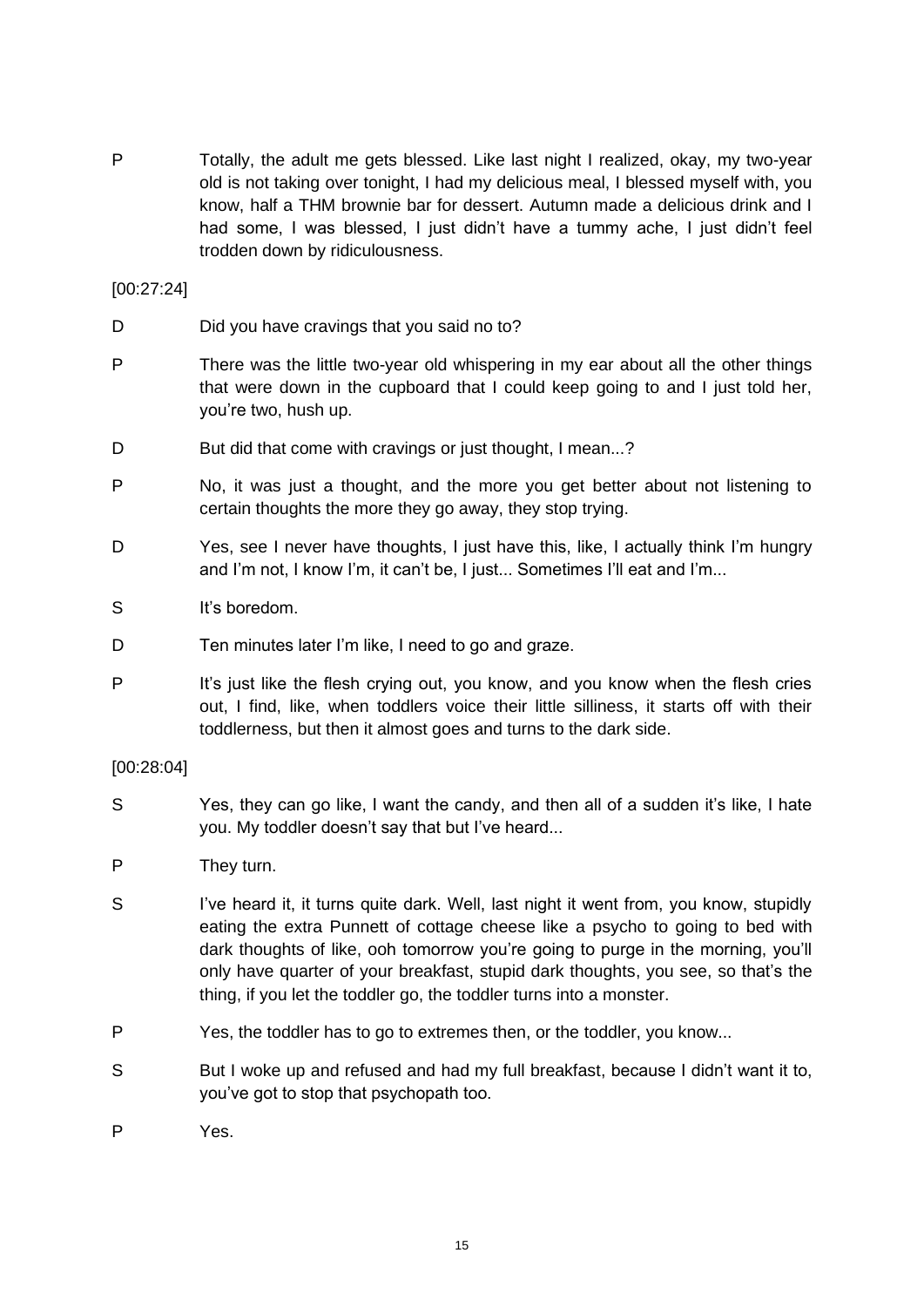- D My son announced to the family the other day that he respects me môre, because I don't believe his games, talking about over Lisa.
- P Yes, sons, what is it about sons and respecting their fathers, man.
- S Yes, that's good.

## [00:29:04]

- P Even my little grandson, Warren, and I really try to help Meadow have authority, I'm like, Meadow, take authority over that, you know, like I tell you, it's like, I had to do it and I tell her stories...
- D Do you tell stories to get her kid in line?
- P Yes, I do.
- D Sorry, her child, kids are baby goats, I remember Nancy Campbell teaching me.
- P You know, but then I had to watch Warren by myself the other day and he was throwing all sorts of temper tantrums for me. And I just remembered how hard it was, but, you know, I was... Oh yes, but what it is, I don't know, this is so off topic, but Warren will throw all the temper tantrums for me and Meadow...
- S Hey, why not go off topic?
- P And then he won't for Charlie, my husband.
- D That's right.
- P He'll be the tame little sweet two-year old.

## [00:29:41]

- D Same thing with my brother's little two-year old little monster. He puts on his show and, you know, I think the parents have that empathy thing, but the uncle doesn't have that. And so when he does that I'm then like, like his parents are, my brother and his wife aren't looking, I grab his shirt and I just start to, like, force pull him over and I'll be like, shut it down, in the most wicked voice of all and he'll just like totally...
- P It's true, Vange, our sister Vange, has all the authority over children, she used to do that to ours, and ours would just toe the line. She had authority, right, without being cruel or mean, she just had authority. And Bowen, this morning, my oldest son, came over and little Warren was throwing a fit when he walked in and he's like, Mom why are you letting him do that, and I'm like, well I just, see I was frazzled, you know, Meadow was about to have a baby, lying on the couch, like, basically having contractions. And I'm not the mother so I can't, you know, take true authority, and Bowen just came in there, lifted him up, pulled him away and said, sit.
- S And he just shut his mouth.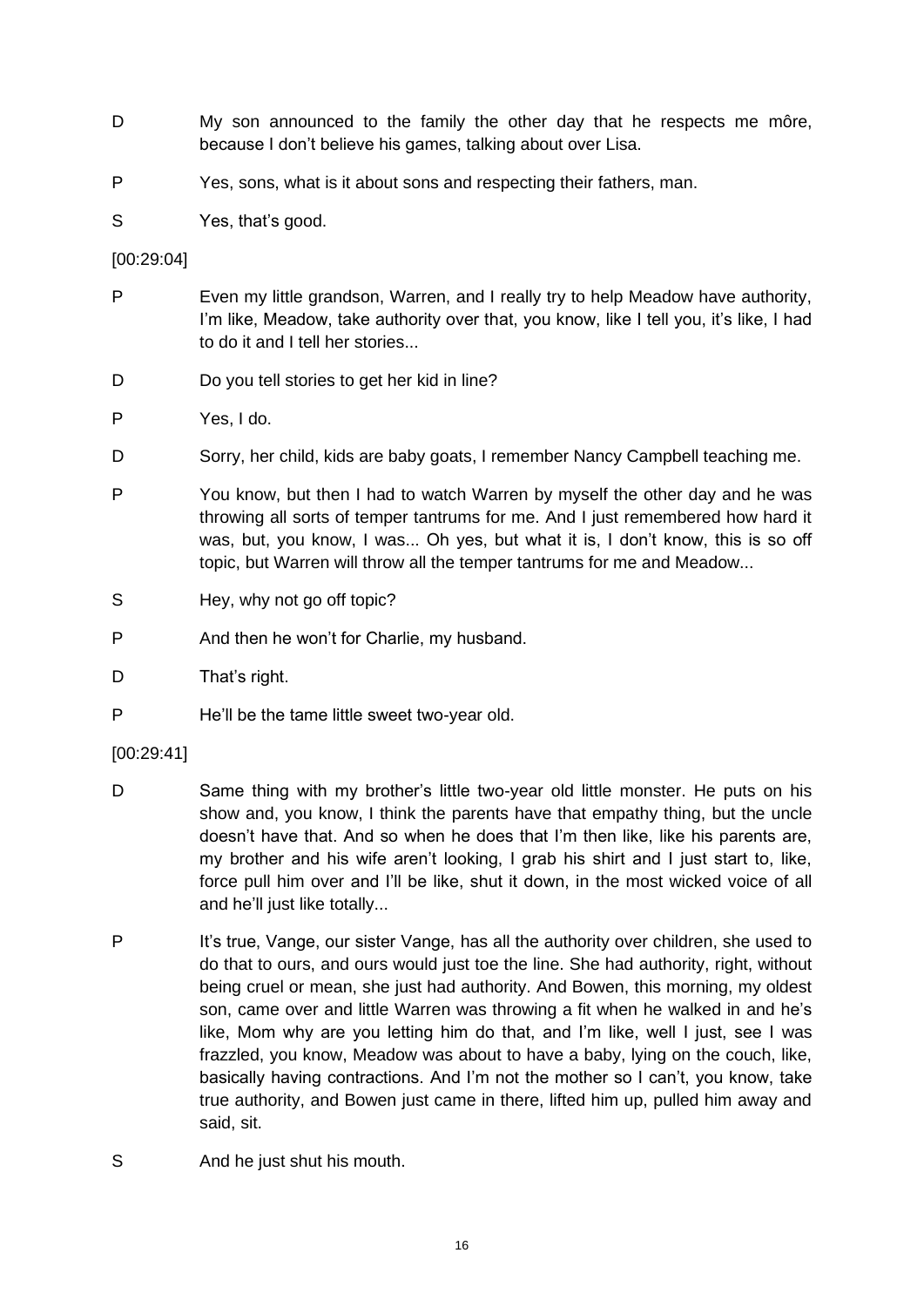- D He shut it down.
- S So, that what we do to our two-year old selves, right, we just, we say, hey sit in the corner and suck your thumb.

[00:30:44]

- P Hey, you're listening to the PODdy with Serene and Pearl, and Pearl, and who are you?
- S I'm Serene.
- P We love to talk about good old Billie because, I'll tell you what, it took me forever to find a shaver that I really, really loved. Billie has these amazing razors, five American made blades that are encased in aloe soap for the smoothest most amazing shave. This is not a man razor, people, this is made for women, this is made for Eve.
- S Can I talk a little bit because you really like taking over. Billie, what is it all about, you may ask. Well, Billie delivers premium razors direct to you for half the the price of what you find in the store and you know what it's like trying to buy razors in the jolly store.
- P You have to find the key lady and tell her to unlock the box with those expensive razors that aren't as good as Billie.
- S So, go to mybillie.com to get their starter kit and that, and in this kit you're going to get two razor cartridges, a handle, a handle, by the way, which was designed by New York designers, like it's not just something that someone thunked up.

[00:31:51]

- P No, there's no thinking to this, this is research, it doesn't slip out of my hand and I'm, kind of, a gawky shaver. Yes, there's a lot of long leg to shave.
- S The thing we love about it so much, is that it has this magic magnetic holder for your shower.
- P Hey, I don't even believe in magic, but I believe in this Billie magnetic holder.
- S For only \$9 you can get four refill blades very one two or three months, based on how often you shave. This is why I believe in Billie because as women I believe we have, I don't know, I just feel like we have so much more skin area to shave, we do...
- P Serene, that's a fact.
- S And our skin is more sensitive, because maybe we're shaving more sensitive areas, I don't know. But I'll tell you what, I need, I can't use those normal men razors with just like a couple of razors, these have five blades, five.
- P So, they glide smoothly and safely and gently.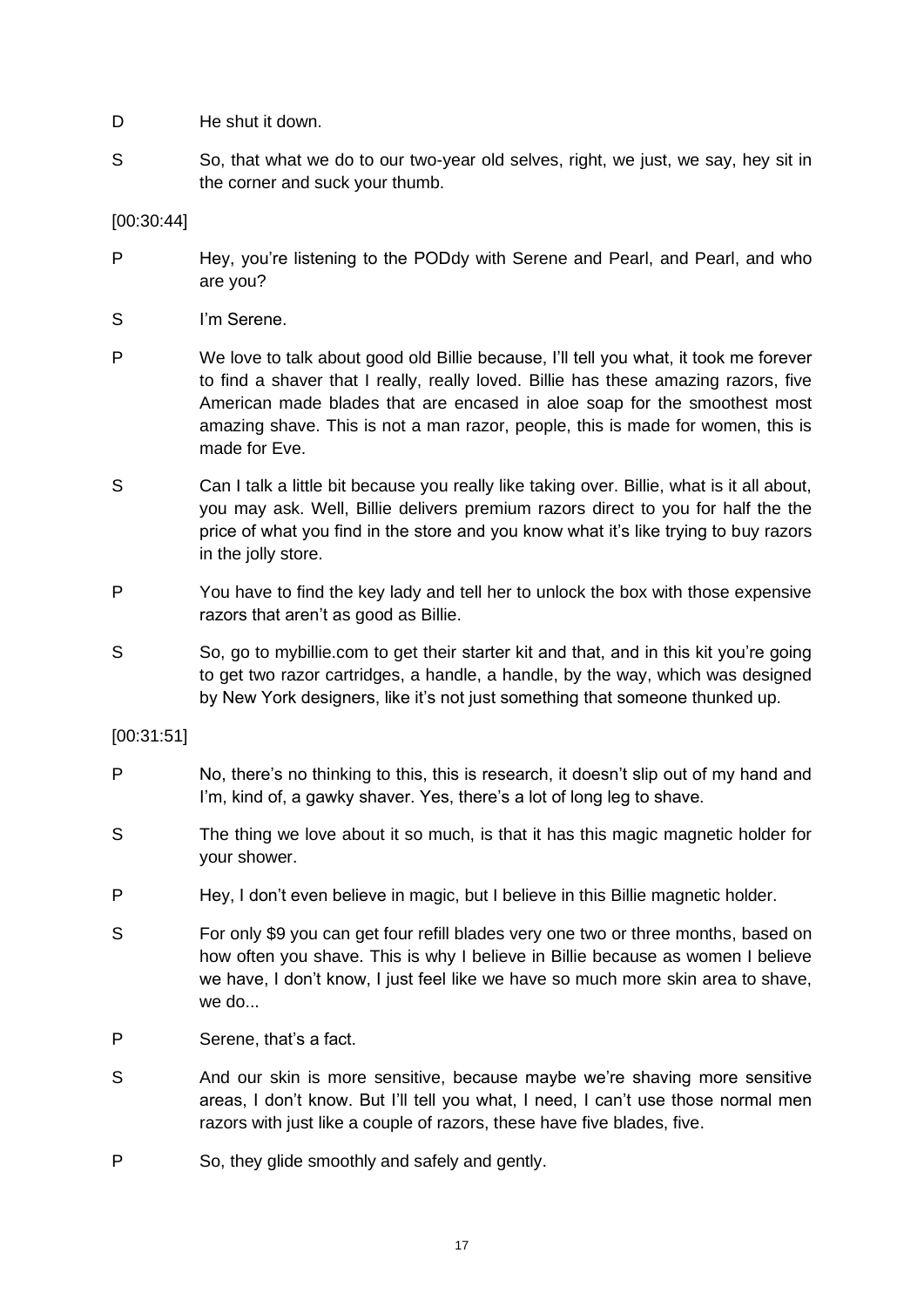- S Yes. Yes, five and those five American-made blades are encased in an aloe shave soap, so they give you the smoothest shave that is super, super gentle.
- P So, get free shipping always with Billie, they're just that awesome.

[00:32:58]

- S But before you rudely interrupted me, sister...
- P Oh, girl.
- S I forgot to tell people that those wonderful five American-made blades, five, get that people, they have more space between them than ordinary razors. They're spaced so well that you don't get the clog problem.
- P I think we've got it. We've got your message, it's very important but we've got it. Billie is an Allure Best Beauty winner and on Nylon's Beauty Hit List, because Billie is a brand that finally got women's razors right.
- So go to mybillie.com\i for 10% off your razor, get the best razor you will ever own. That is a powerful statement and I stand by it.
- P You always get free shipping with Billie, always, skip adjust or cancel your subscription anytime, that's important for us mamas.
- S That's important because sometimes I've tried to cancel things and I can't.
- P So, this is a limited time special offer, go now to save 10% off your razor at my billie.com\trimhealthy, spelled, M Y B I L L I E.com\trimhealthy.

## [00:34:06]

- S This is the PODdy with Serene...
- P And Pearl.
- S Get it right, it's P- O- D- D- Y.
- D You have to say it to me in the right like not squealy-whiny tone, like I don't even listen to what you want if it's the wrong tone, from, like, a kid, I'm like, it's over, it's not happening, shut it down and go find something to do. It could be life threatening, but if you're squealing at me, it's not happening. The answer is no, you come correct, I call it coming correct.
- P I like it, I like coming correct, Dan-Dan.
- S I love that.
- D Come correct, that's what we used to say, you best come correct.
- P But our two-year olds, they don't come correct, right, especially even with, with treats, healthful treats. You know, we had some yummy healthful treats, Meadow had made some yummy healthful Trim Healthy Mama baking, she's into this baking thing, and I was just like, couldn't stop on it. Like whiny if I didn't get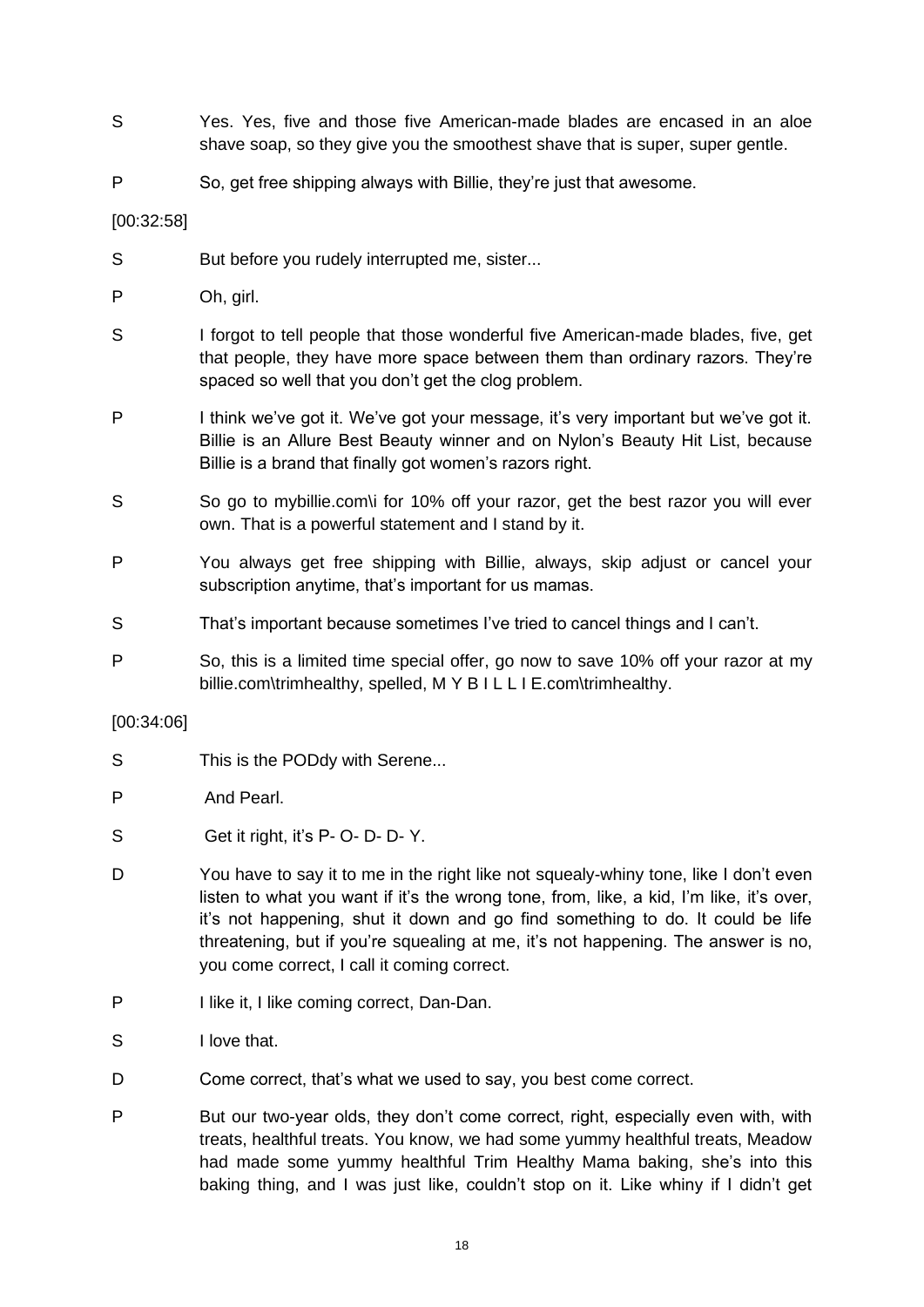another piece every twenty minutes, like going back and going back, but you know, and my two-year self, she just was a whiny little thing, she wasn't coming correct, man.

[00:35:15]

- D She wasn't coming correct.
- S Did you remember how Solace wasn't coming correct last PODdy I was here, right, Solace and Warren were playing down at your house with my elder daughter and we walked in and I said, oh Solace, you shouldn't be eating that off of Warren's tray. And you know what she did, we turned one slight glance to the corner of our eye like away from her, and she slapped her two fists down...
- P She wasn't hungry.
- S Yes, and just like swooped them all up and shoved 50 peanuts in her mouth at once.
- P Okay, so Warren, okay this is a good analogy of a two-year old, what our inner two-year olds want to do, just have what they shouldn't, okay. So, Warren was in his little highchair on the ground, those ground highchairs that they sit on the floor, and yes, and Solace was not hungry, she'd eaten, but because Warren was having it, she kept snatching it. And Serene was finally, no you may not, that's Warren's food. So she did that, right, but then she'd, every time Serene would turn her back she'd creep back and just take one. You know, just because Warren had it, she needed it too, you know.

## [00:36:16]

- S And she hates peanuts.
- P No. it was just...
- D It's like, why don't you have something better to do that violate the rules, like it's the thing, the one...
- P It's because you're two.
- D It's like the story of the garden, it's like dude you can have all of these fruits from all of these trees, I've got one tree in all of the world I don't want you to mess with, and it's like, that's the one I need.
- P That's the one.
- D That's the one.
- P That's the nature of the human. That we are supposed to, we're not supposed to let that nature just run rampant, we're not, we are supposed to take dominion and we are supposed to get authority. And so that's what I plan to do, I know I'll slip up here and there, I know that sometimes my two-year old will have a tantrum, but on the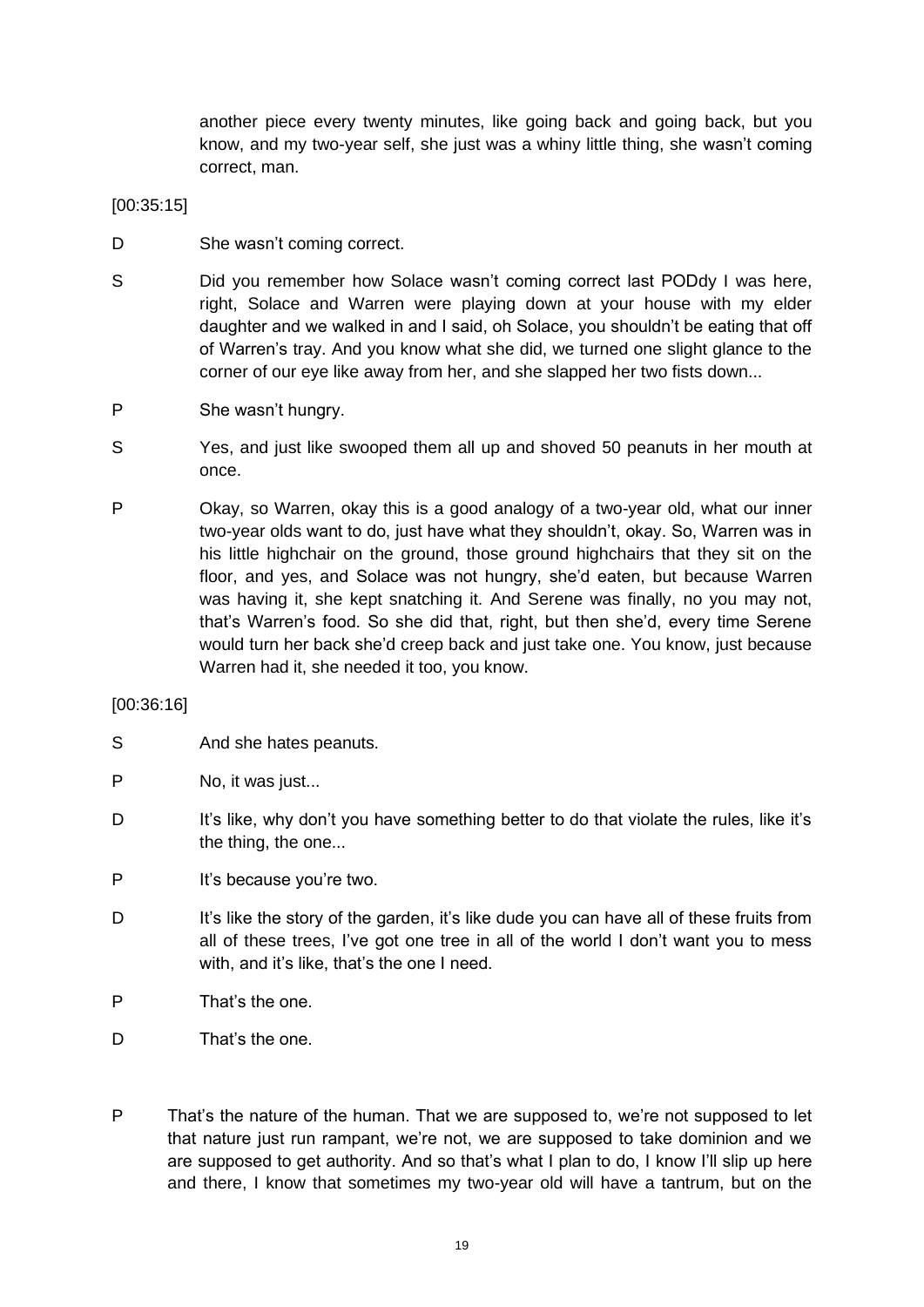whole, I'm not going to let my two-year old be in control. And this was a great learning experience, whether we have to be at home stuck in our refrigerator 24/7 or whether we go out and it's fast food that's beckoning to us, every one of us has our weak spots, right, or the spots that challenge us. But we can totally overcome; we don't have to be a slave to two-year olds.

[00:37:17]

- D It's cottage cheese though, like you can have all the food in this kitchen mixed in the right proportions and you can create this really balanced beautiful thing, or you can eat the whole tub, the big one, of cottage cheese.
- S Right before midnight.
- D All to yourself at 10:30.
- S Yes, exactly.
- D And why treat yourself, you've put, it's been a hard month, you can't even, you can't even go and, like, shop at Wal-Mart without seeing face masks, and you know what that does to you, like, emotionally...
- P I know, you know what that does to you, when you come home, you want to chow down, chow, chow, chow.
- D Yes, like, we're not aware of what, just the imaginary, the new imaginary of America, and really the world, Australia, everywhere.
- P And it's just, we don't know what we're facing, none of us know now.

[00:37:59]

- D Okay, now I've got to go through the list, Canada, New Zealand, we hear you and we love you.
- P They need their shout outs. Texas.
- D New England?
- L England.
- D Oh old England.
- P Yes, Lesley Pops, shout out to the mother of Leslie Pops.
- D The mother country.
- P Hey, throw me that pillow, I'm cold.
- D I can't touch it. Someone's mouth has been on it.
- P Can't touch it.
- D Can I use my feet?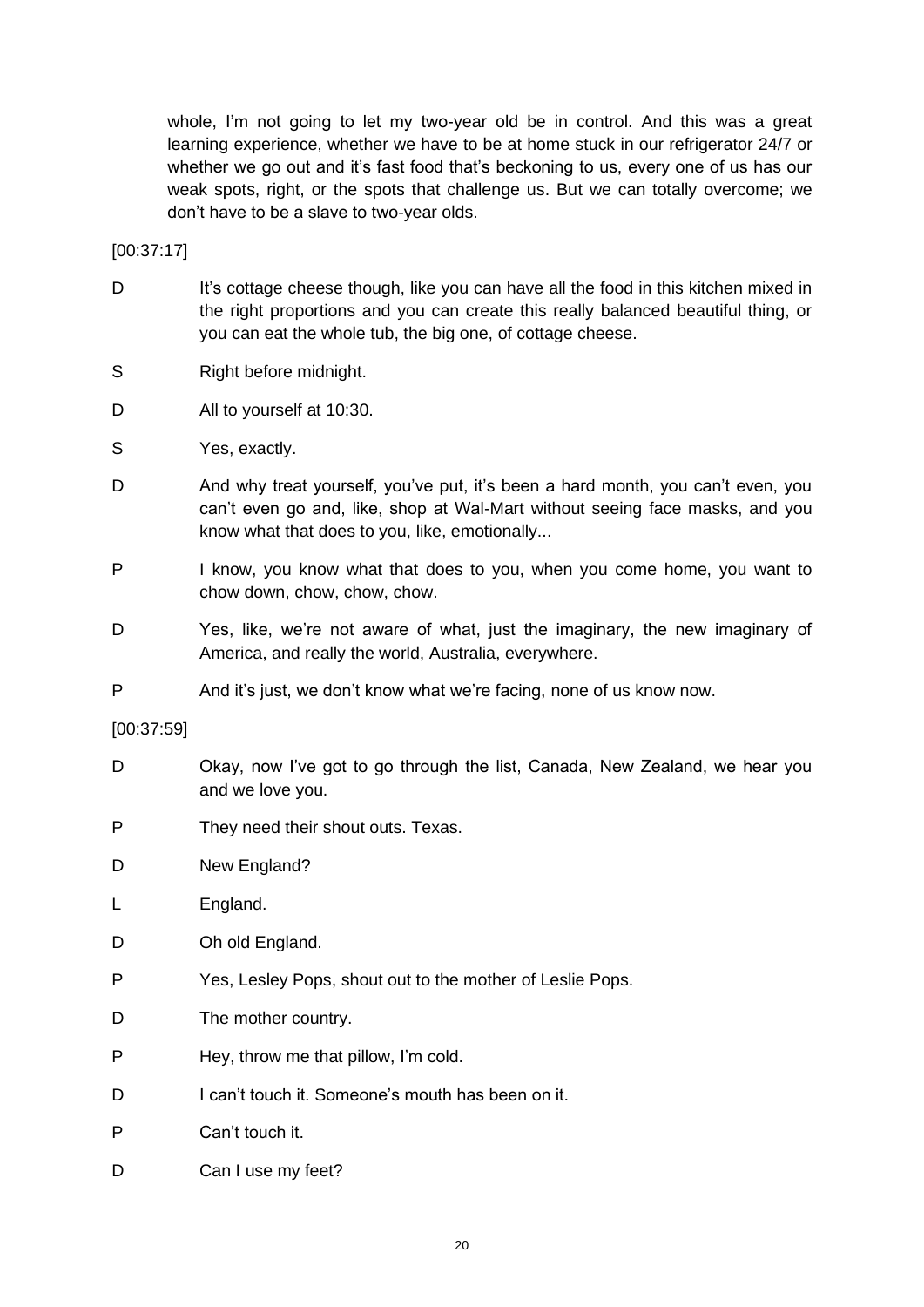P Hey, do can't touch it. Do can't touch it, Danny, or are you too young for that? Dan-Dan, are you too young for can't touch it?

#### [00:38:27]

- D Are you talking about Can't Touch This by M C Hammer?
- P Yes, and can you do the dance, please?
- D Okay, who's too old, apparently someone's too old for Can't Touch It.
- P I am too, well, no it was in my heyday, but I want to see you do the dance, please.
- D You're, not, not in a million billion years, and not, how many songs, that won't help me.
- S You do this, Can't Touch This song.
- P I can't remember.
- D Now, Pearl, a real treat would be seeing you.
- S The two-year olds are done, for those two-year olds, it's nap time.
- D It's be a real treat to see you do, well any dance for that matter, but specifically with a Hammer dance..

#### [00:38:59]

| S | Pearl does the Bazoomba now, so she can do the Hammer.                                                                                                        |
|---|---------------------------------------------------------------------------------------------------------------------------------------------------------------|
| D | Oh gosh, Pearl, give me a second, let me get the video.                                                                                                       |
| S | Oh, how do you know to do it? I haven't even seen it.                                                                                                         |
| P | Is that it?                                                                                                                                                   |
| D | Pearl looks terrible.                                                                                                                                         |
| S | You look like a scared lizard who's running sideways on a hot rock.                                                                                           |
| P | Scared lizard.                                                                                                                                                |
| D | Pearl, it's atrocious.                                                                                                                                        |
| P | But you show me how it's done, I remember it growing up as video clip and he<br>did, sort of, squat down.                                                     |
| S | How come I don't remember anything that looks like that.                                                                                                      |
| P | And he had baggy pants, he had a baggy pants, was I doing, I think the feet, I<br>think my arm, my arm work was right, my feet work was wrong, We need to go. |
|   |                                                                                                                                                               |

D No, no your whole body was out of alignment with the universe.